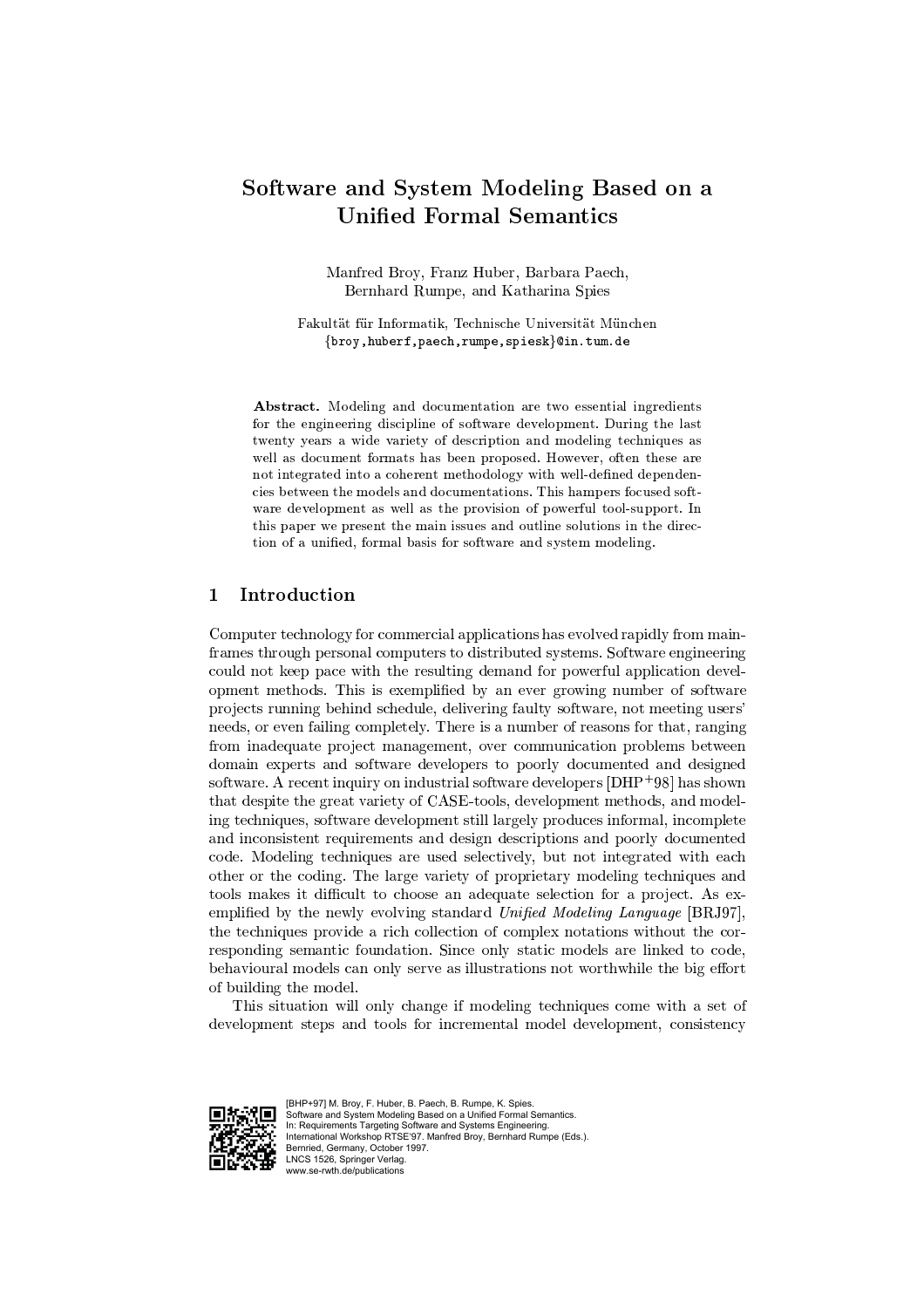checks, reasoning support and code generation. Mathematical description techniques like Z [Wor92] or LOTOS [Tur93] provide such development steps, but their uptake by industry is hampered by their cumbersome notation, lack of tools and lack of integration to established specification and assurance techniques [CGR93]. Recently, a number of approaches for the combination of mathematical and graphical modeling techniques has evolved (e.g.  $[Hu$97.BHH<sup>+</sup>97]$ ) proving the viability of the integration of selected modeling techniques and formalisms. However, the integration of mathematical and graphical modeling techniques covering the whole process of system and software development is still an open problem.

The paper describes coherently the major issues in providing such an integrating basis. Experience on this subject has been gained mainly in the projects Fo-CUS [BDD<sup>+</sup>93], SYSLAB [BGH<sup>+</sup>97b] and AUTOFOCUS [HSS96]. The project FOcus is devoted to developing a mathematical development method for distributed systems. SysLAB concentrates on graphical description techniques, their formal semantics based on FOCUS and their methodical use, in particular for objectoriented systems. AUTOFOCUS is building a tool aimed at the development of distributed/embedded systems allowing the combined use of mathematical and graphical description techniques and providing powerful development steps based on the formal semantics. Its main application areas are components of embedded systems. None of the projects covers the whole development process, but taken together they provide a clear picture of the road to follow.

The paper is structured as follows. In the first section we introduce FOCUS. the theory of stream processing functions, as the mathematical basis of our work. First, we present Focus independent of a particular application area. Then we show how to adapt it to object-oriented systems. FOCUS comes with a set of notations and a methodology for developing formal specifications that can only be touched on in this paper. Refinement and compositionality provide the foundation for the formal development steps. We close this section with a discussion on the enhancement of formal notations to be useful for practitioners.

We then go on to describe the *indirect* use of Focus as the common formal semantics for graphical modeling techniques used in software development. We describe a set of graphical description techniques covering the main system aspects. These modeling techniques are similar to the ones used by structured or object-oriented methods. However, they differ in detail, because they were developed with a particular focus on a common formal semantics. The aim of that section is to make explicit the most important issues in providing this semantics.

The indirect use of formal methods is very valuable to the method developer. However, it is only useful to the system developer if the modeling techniques are accompanied by powerful development steps that allow to check and enforce the formal dependencies between the models. In the third section we discuss consistency checking, model validation and transformation as the most important development steps, together with possible tool support.

The modeling techniques and development steps must be integrated into a process of system development, covering requirements definition, analysis, de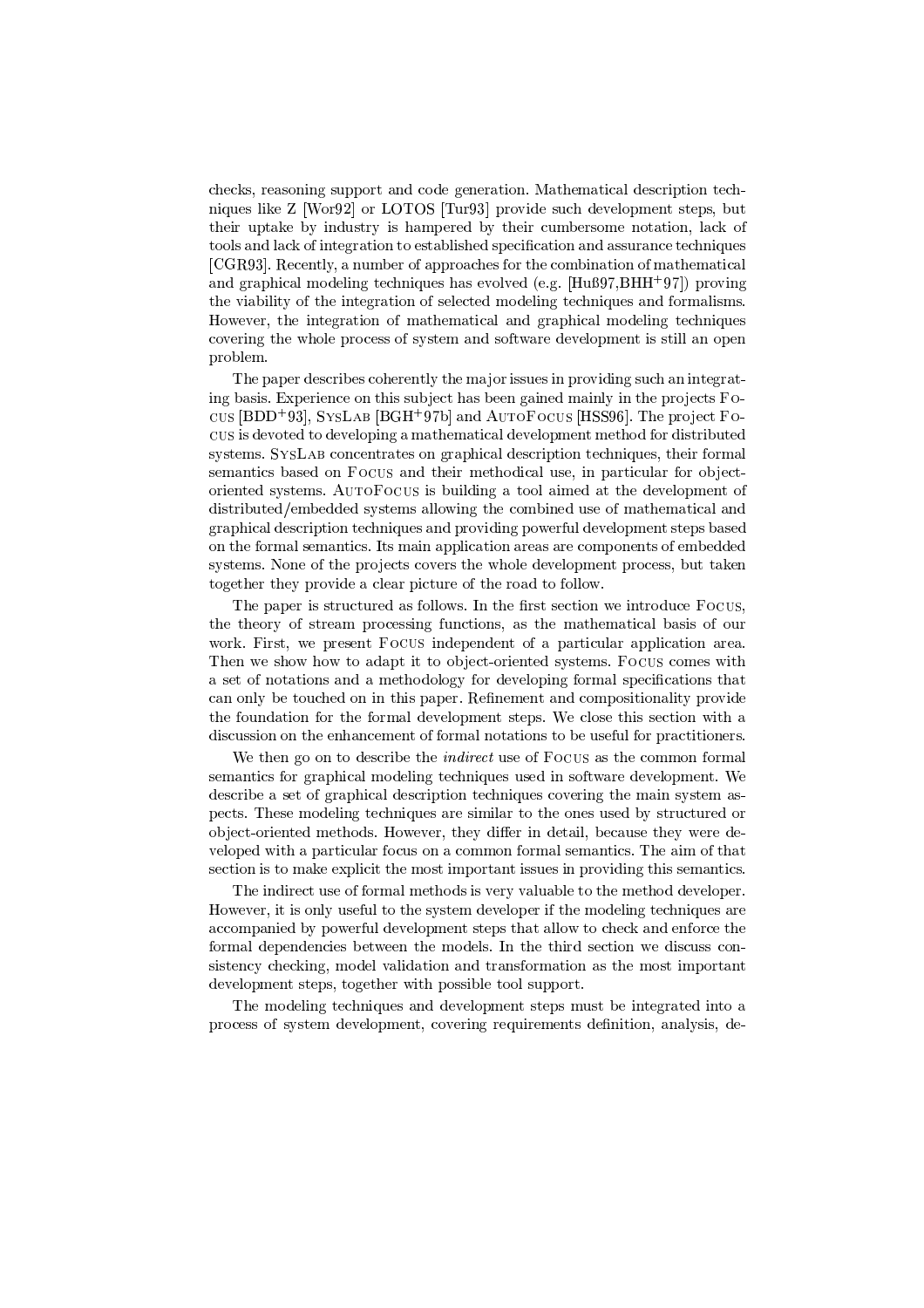sign and implementation. In the fourth section we present a framework making explicit the different modeling areas to be covered, namely the application domain, the system usage, and the software system, as well as the interplay between different system views and their corresponding modeling techniques.

We close with an outlook on future work. Related work is dicussed along the way.

### $\overline{2}$ **Semantic Framework**

In this section we describe the formal semantics as the basis for the description techniques and methodological aspects presented later. First we sketch the mathematics of system descriptions treating object-oriented systems as a special case. Then we present refinement as a major constituent of formal system development. After a short description of the formal system development process, we close with an evaluation of the direct use of FOCUS, our general framework for formal handling of distributed reactive systems.

### $2.1$ **Mathematical Basics**

FOCUS incorporates a general semantics basis with some variants and a variety of techniques and specification formalisms based on this semantics. Here, we only give a short and informal description of the main concepts and some simple formulas. For further details, the interested reader is referred to  $[BS97, BDD+93]$ for an introduction and more formalization, and [BBSS97] for an overview of case studies. Besides FOCUS there are many other formal development methods and description techniques like TLA, UNITY or PROCOS. For further reading and a comparison between these and many other formal methods like algebraic or temporal logic approaches in combination with an uniform example we refer to [BMS96a, BMS96b].

According to the concepts of FOCUS, a distributed system consists of a number of components that are partially connected with each other or with the environment via one-way communication channels. Because our model is based on a discrete global time and on channels comparable with unbounded FIFO-buffers, the communication is time-synchronous and message-asynchronous. With the behaviour of each component and the topology of the network – the connection of components via the communication channels – the system is completely described: The behaviour of a system can be deduced from the behaviour of its constituents because the formal basis of Focus allows modular systems specification by *compositional* semantics.

### **Timed Streams**

The basic data structure needed for the definition of component behaviour are *timed streams.* Assuming global and discrete time we model time flow by a special time signal  $\sqrt{}$  (pronounced *tick*), indicating the end of a time interval. A timed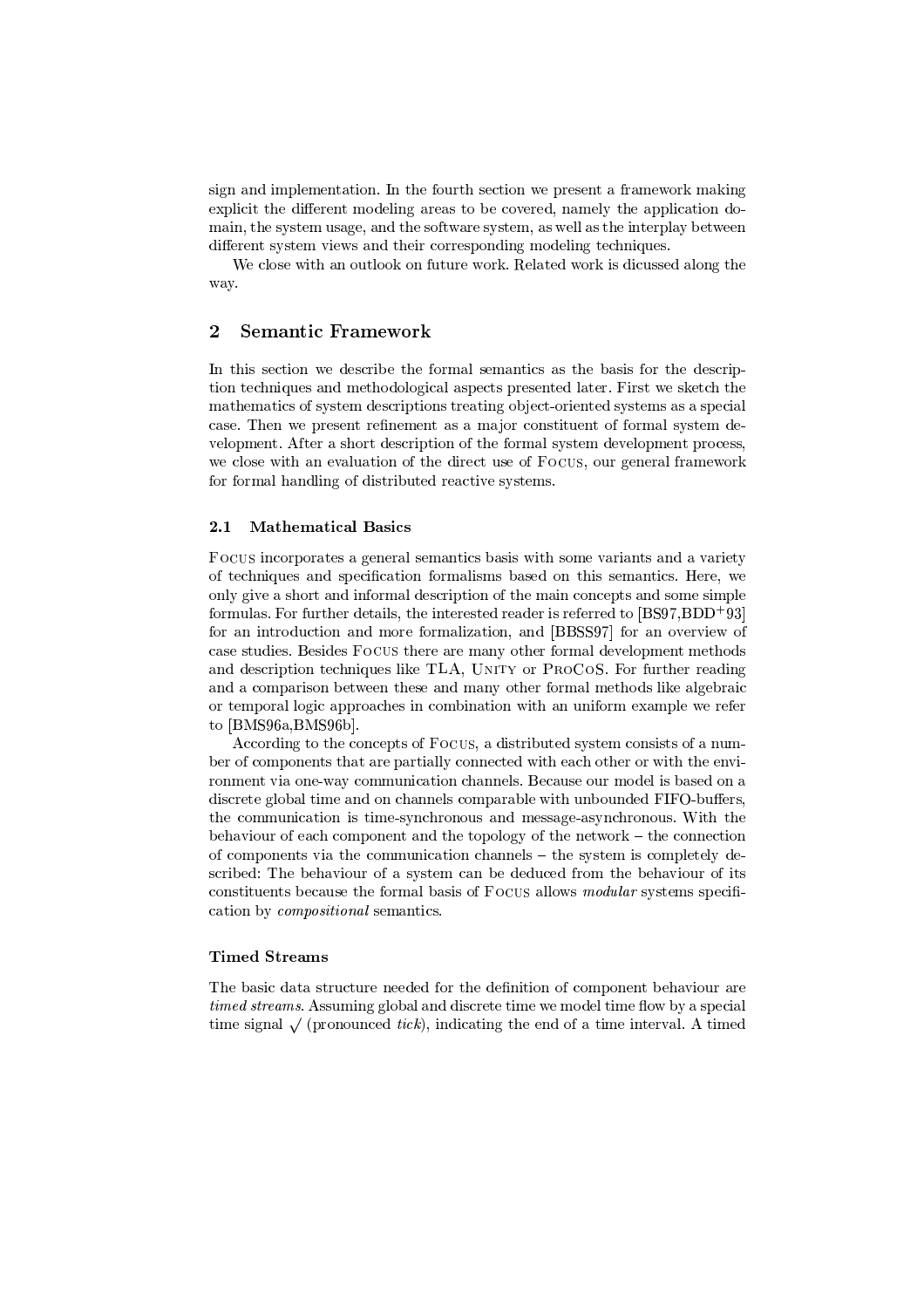$\blacksquare$  $\;$  $\blacksquare$  $\ell$  . The state of the state of the state of the state of the state of the state of the state of the state of the state of the state of the state of the state of the state of the state of the state of the state of the st  $\blacksquare$ \?]WY>A@`j\?<?>A79W%ÅD>`xUJEGÅ 7Y`x]WYXJ½>>4ÉJ79WYXJ½>ZÃJÈRUJ>\?]WY>A@`j\?<?>A79W

$$
a \sqrt{ab} \sqrt{bc}a \sqrt{b} \sqrt{a}
$$

 $\lambda$  antoing the geomenes of small letters ookhook. In the first time interval  $\lambda$  is  $T$  , and the state of the state of the state  $\mathcal{P}$  and  $\mathcal{P}$  and  $\mathcal{P}$  $\mathbf{S}$  , the signal distribution  $\mathbf{S}$ 

The special time signal  $\sqrt$  should not be understood as a message that is  $\;$  A  $\;$  A  $\;$  1  $\;$  1  $\;$  1  $\;$  1  $\;$  1  $\;$  1  $\;$  1  $\;$  1  $\;$  1  $\;$  1  $\;$  1  $\;$  1  $\;$  1  $\;$  1  $\;$  1  $\;$  1  $\;$  1  $\;$  1  $\;$  1  $\;$  1  $\;$  1  $\;$  1  $\;$  1  $\;$  1  $\;$  1  $\;$  1  $\;$  1  $\;$  1  $\;$  1  $\;$ Timed streams model complete communication histories: A specific stream as- $\mathcal{F}=\mathcal{F}=\mathcal{F}=\mathcal{F}=\mathcal{F}=\mathcal{F}=\mathcal{F}=\mathcal{F}=\mathcal{F}=\mathcal{F}=\mathcal{F}=\mathcal{F}=\mathcal{F}=\mathcal{F}=\mathcal{F}=\mathcal{F}=\mathcal{F}=\mathcal{F}=\mathcal{F}=\mathcal{F}=\mathcal{F}=\mathcal{F}=\mathcal{F}=\mathcal{F}=\mathcal{F}=\mathcal{F}=\mathcal{F}=\mathcal{F}=\mathcal{F}=\mathcal{F}=\mathcal{F}=\mathcal{F}=\mathcal{F}=\mathcal{F}=\mathcal{F}=\mathcal{F}=\mathcal{$  $what$  message is sent when between these components. Semantic variants of F0-CUS abstract from time into the *untimed model* or describe, in the *synchronous* model, streams in which in each time interval at most one message can be trans- $\mathcal{M}$  , and the contract of the contract of the contract of the contract of the contract of the contract of the contract of the contract of the contract of the contract of the contract of the contract of the contract o

### **Component Definition**

 $\blacksquare$  $\blacksquare$ a component, the *interface* must be declared at first. This contains a description  $\mathbb{Z}$ 8. Android: The second particle  $\mathbb{Z}$  and  $\mathbb{Z}$  and  $\mathbb{Z}$  and  $\mathbb{Z}$  and  $\mathbb{Z}$  and  $\mathbb{Z}$  and  $\mathbb{Z}$  and  $\mathbb{Z}$  and  $\mathbb{Z}$  and  $\mathbb{Z}$  and  $\mathbb{Z}$  and  $\mathbb{Z}$  and  $\mathbb{Z}$  and  $\mathbb{Z}$  and  $\mathcal{P}$  , the and the Taulor and  $\mathcal{P}$  and  $\mathcal{P}$  are the  $\mathcal{P}$ by a relation between its input and output streams fixing the set of commu- $\Gamma$  and the state  $\Gamma$  and the state  $\Gamma$  and  $\Gamma$  and  $\Gamma$  are the state  $\Gamma$ relation is to define a *stream-processing function* that maps input streams to sets  $\blacksquare$  $\mathcal{F}^*$  and  $\mathcal{F}^*$  are zero. An axis and  $\mathcal{F}^*$  are zero. An axis and  $\mathcal{F}^*$  $\mathcal{L}=\mathcal{L}=\mathcal{L}=\mathcal{L}=\mathcal{L}$  $\mathcal{A}$  , and a substitute the state of  $\mathcal{A}$  ,  $\mathcal{A}$  ,  $\mathcal{A}$  ,  $\mathcal{A}$  ,  $\mathcal{A}$  ,  $\mathcal{A}$  ,  $\mathcal{A}$  ,  $\mathcal{A}$  ,  $\mathcal{A}$  ,  $\mathcal{A}$  ,  $\mathcal{A}$  ,  $\mathcal{A}$  ,  $\mathcal{A}$  ,  $\mathcal{A}$  ,  $\mathcal{A}$  ,  $\mathcal{A}$  ,  $\mathcal$ sible to use state parameters to store control states or additional data and thus  $\blacksquare$ 

Let I be the set of input channels and O be the set of output channels. Then O\_F \*&,+-(\?UJ> < Gá"7zë587nâ 5-âÄá"7zä834ë5KäE9:'7T4EZWYXPEZ8J>!8f\]p`¾Z]¿Z>!8Ã2-2]\?UÑ>!¿Z>!<?F¢TKUQ798J8J>!½]8.&0/1( ÅD>)7Z`?`xE;T4]p7G\?>7-@J7G\K7Y\jF\_XP>]8Q@;]pT!7G\?]8J¾\?UJ>\jF\_XP>E9:0WY>A`?`?79¾Z>A`'`x>!8f\©EZ8\?UQ7G\ channel.

To describe and to design the topology and the behaviour of distributed sys-\?>!WÁ`798Q@\?UJ>!] <T4EZWYXPEZ8J>!8f\K`!H E9ï>!<K`@;]ï>!<?>!8f\¾Z<K79XJUJ]pT!79½f798Q@@;]p79¾Z<K79WYWÁ7G\?]pT!79½ notations. All these description formalisms are well founded in the mathematical  $\,$ Å5]\?UC]\K`5`xF\_8f\K7ZT-\?]pT©]8f\?>!<x:7ZT4>0&24365876+

+85:9,;798Q@<(=243?>@7?+ +A>#BC;fHJ798Q@\?UJ>]8Q@;] <sup>Â</sup> ¿\_]p@;NQ79½TKUQ798J8J>!½\jF\_XP>A`EDF7?+

+-DG9-798Q@!H7?+

+AHIB°]p`'`xUJEGÅ58C]8I&]¾ZNJ<?>KJZÃ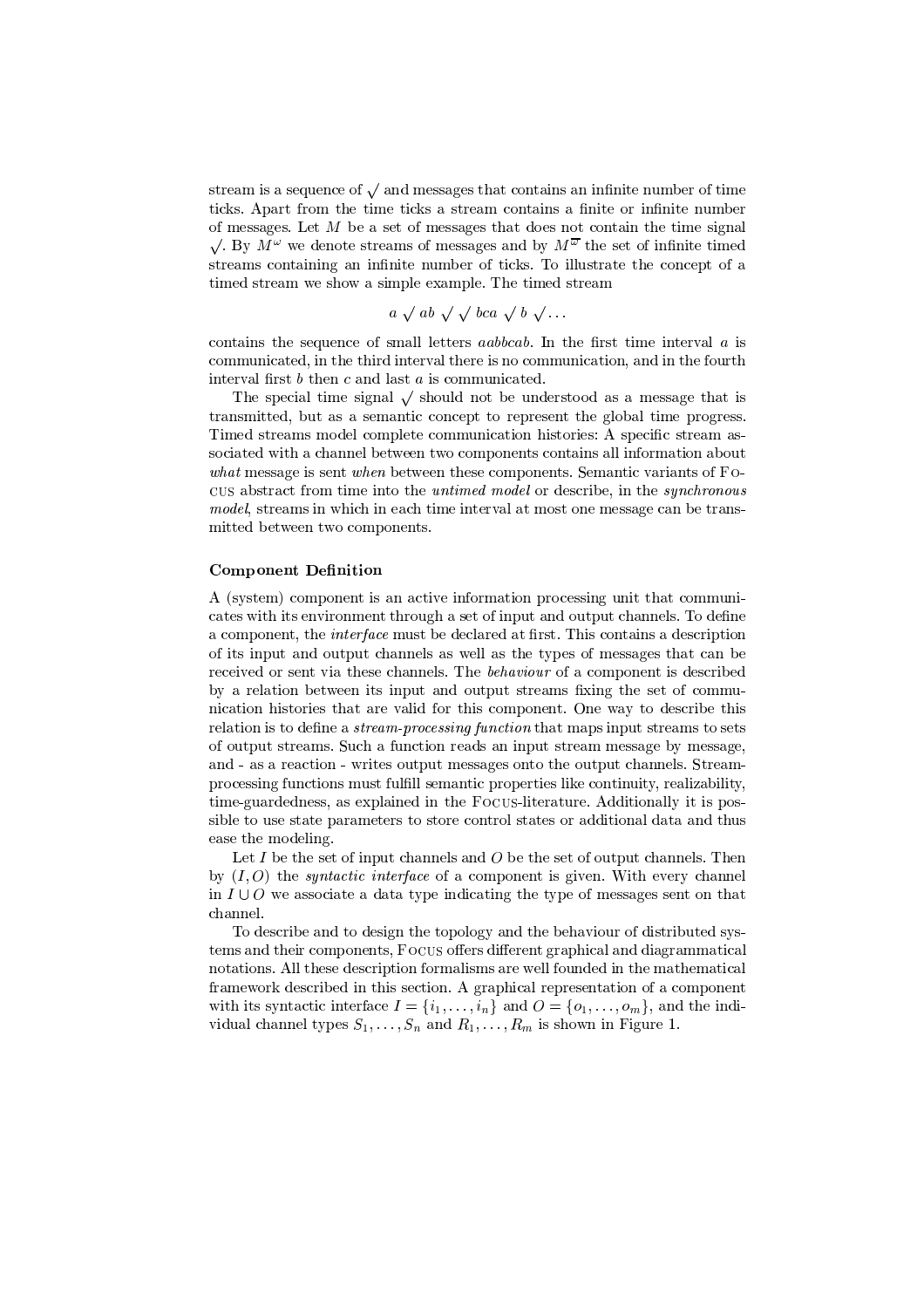

- \_kxb!¤fwfr v-b!eµuK¤ZkjuKyzuKmGgxb4gjroAmYo!ib &oAq¤;oAmfuKmGgµb!y0¦5b4gxb\_o-£
Do9 Zu

Given a set of channels C we denote the set of all channel valuations by  $C$ . It is defined by:

$$
\boldsymbol{C} = (C \to M^{\overline{\omega}})
$$

Channel valuations are the assignments of timed streams to all channels in  $C$ . -Ç>7Z`?`xNJWY>'\?UQ7G\R\?UJ>`j\?<?>A79WÁ`µ:=EZ<µ\?UJ>TKUQ798J8J>!½p`RT!79<?<?F)EZ8J½FÁWY>A`?`?79¾Z>A`µE9:\?UJ>T4EZ<?<?>AT-\ type specified by the interface declaration.

-Ç>@;>A`?T4<?]OP>\?UJ>OP>!UQ7¿\_]EZNJ<5E9:7YT4EZWYXPEZ8J>!8f\5O\_FC7Y`j\?<?>A79W)§XJ<?E;T4>A`?`x]8J¾:=NJ8QT-\?]EZ8Ã $\bullet$  and the state of the state  $\bullet$  and  $\bullet$  are arguments of the state of the state of the state of the state of the state of the state of the state of the state of the state of the state of the state of the state of th XPEZ8J>!8f\\?UQ7G\):=NJ½ÊQ½ ½p`)T4>!<x\K79]8ËT4EZ8Q@;]\?]EZ8Q`Å5]\?UË<?>A`xXP>AT-\\?E.\?UJ>!] <\?]WY]8J¾QÃÓ `j\?<?>A79W)Â  $\blacksquare$ : A  $\blacksquare$  . A  $\blacksquare$  . And . A set . A set . A set . A set . A set . A set . A set . A set . A set . A set . input channels by timed streams that yields the set of histories for the output channels

$$
f\;:\; \bm{I}\;\rightarrow\;\mathcal{P}(\bm{O})
$$

 $\blacksquare$  and  $\blacksquare$ output histories for the first  $i+1$  time intervals only depend on the input histo-<?]>A`0:=EZ<D\?UJ>ÊQ<K`j\ 5\?]WY>©]8f\?>!<?¿G79½p`!Ã -z8-E9\?UJ>!<DÅDEZ<K@J`!HZ\?UJ>©XJ<?E;T4>A`?`x]8J¾E9:WY>A`?`?79¾Z>A`0]8C7component takes at least one tick of time. Thus, time-guardedness axiomatizes the time flow and supports the modeling of realistic applications, since the processing of messages or the execution of computing steps always consumes time. . AT4A 41. AT4AT4. AT4AT4.

### 2.2 Foundations of Object Orientation

Based on the theory given above, we have defined a set of concepts to enrich  $\mathbf{F}$  . It is a formulate  $\mathbf{F}$  $\blacksquare$  $[BHH+97]$ .

IJEZ<\?UQ7G\XJNJ<?XPEf`x>ZHPÅD>)UQ7¿Z>@;>4ÊQ8J>A@Ç7 < =< 7zä7 7ÁçAåZä4èQ]8ÌÔ[V'BR×\*Ù\?UQ7G\TKUQ79<K7ZT-Â terizes our notion of object-oriented systems. Objects can be naturally viewed as components, as defined in the last section. Based on that, communication paths  $\blacksquare$  $identifier$  (its identity).

In the system model, objects interact by means of *asynchronous message* passing. Asynchronous exchange of messages between the components of a sys- $\;$  A798  $\;$ AT4) AT4 (AT4) AT4 (AT4) AT4 & AT4 (AT4) AT4 (AT4) AT4 (AT4) AT4 (AT4) AT4 (AT4) AT4 (AT4) AT4 (AT4) AT4 (AT4) AT4 (AT4) AT4 (AT4) AT4 (AT4) AT4 (AT4) AT4 (AT4) AT4 (AT4) AT4 (AT4) AT4 (AT4) AT4 (AT4) AT4 (AT4) AT4 (AT4) A  $N$  , the state  $N$  is a state  $N$  and  $N$  are argued to  $N$  and  $N$  and  $N$  are argued to  $N$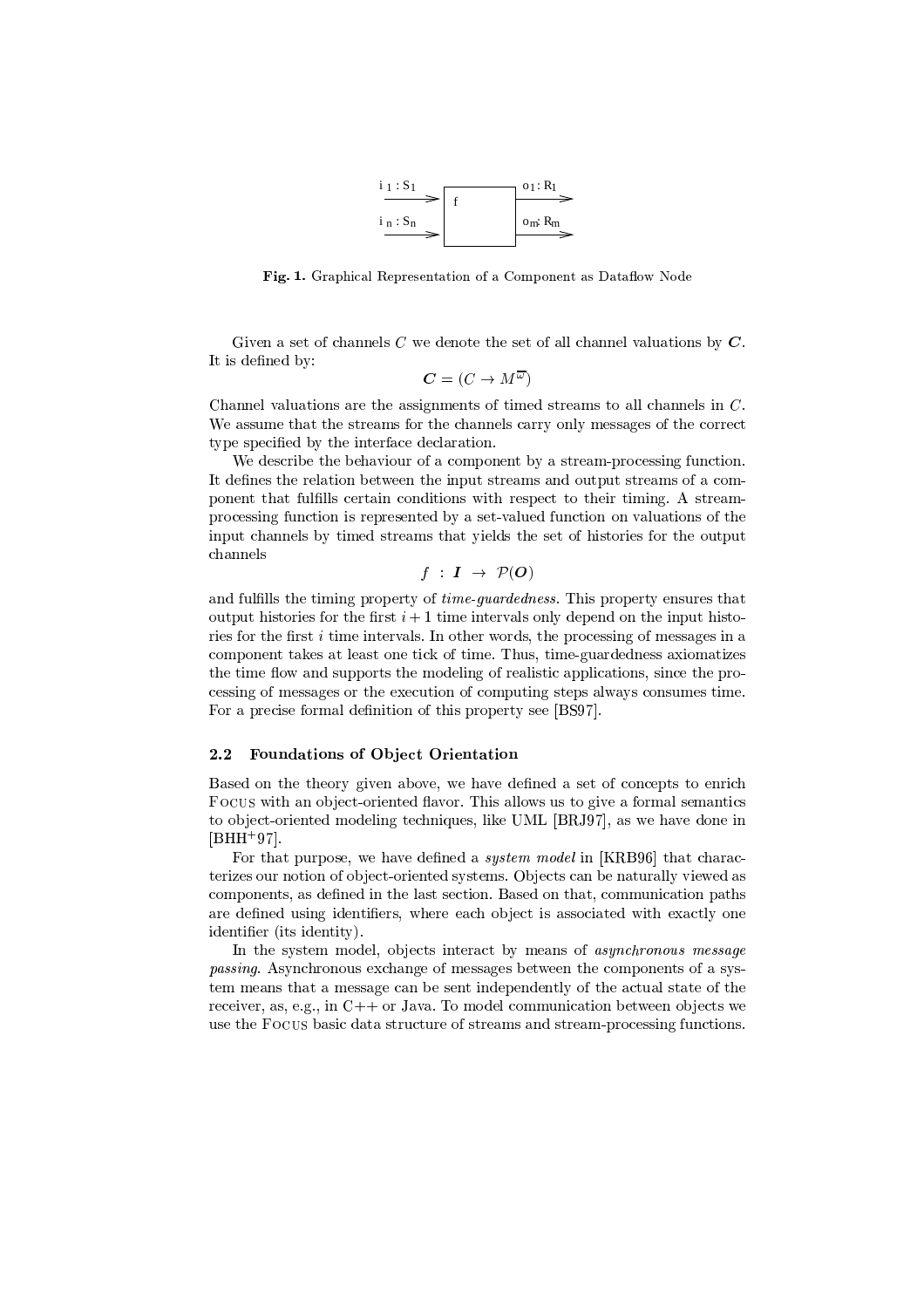Objects encapsulate data as well as processes. *Encapsulation of a process* means that the exchange of a message does not (necessarily) imply the exchange of control: Each object is regarded as a separate process. Encapsulation of data means that the state of an object is not directly visible to the environment but can be accessed using explicit communication. The data part of the object defines its state. It is given in terms of typed attributes.

Objects are grouped into classes, that define the set of attributes of an object and its method interface (message interface). This allows to model the behavior of the objects of each class c as stream-processing functions  $f_c$  mapping input histories to sets of output histories. As usual, classes are structured by an inheritance relation  $\subseteq$ . We thus get a natural definition of inheritance of behavior: We postulate if a class inherits from another, its possible behaviors are a subset:

$$
\forall c, d : Class. \ c \sqsubseteq d \ \Rightarrow \ f_c \subseteq f_d
$$

In case of method extension, this constraint is adapted to an interface refinement constraint.

Dynamic and mobile features, such as creation of new instances and change of communication structures, are also characterized as extension of Focus.

### 2.3 **Refinement and Compositionality**

Based on a first formal specification, the development of software and also of distributed systems goes through several development phases (or levels of abstraction). Through these phases the envisaged system or system component is described in an increasing amount of detail until a sufficiently detailed description or even an implementation of the system is obtained. The individual steps of such a process can be captured by appropriate notions of refinement. In a refinement step, parts or aspects of a system description are specified more completely or more detailed. For this purpose, Focus offers a powerful compositional refinement concept as well as refinement calculi. On the semantic level, refinement is modeled by logical implication. The important refinement concepts are:

Behavioural Refinement: The aim of this refinement is the elimination of underspecification as needed, e.g., for the specification of fault-tolerant behavior.

**Interface Refinement:** Here, the interface of a specification is refined by changing the number or types of the channels as needed, e.g., for concretization of messages or splitting communication connections between components.

**Structural Refinement:** This concept allows the development of the structure of the distributed system by refining components by networks of components.

### $2.4$ **A Formal System Development Process**

FOCUS provides a general framework and a methodology in the large for formal specification and stepwise top-down development of distributed reactive systems.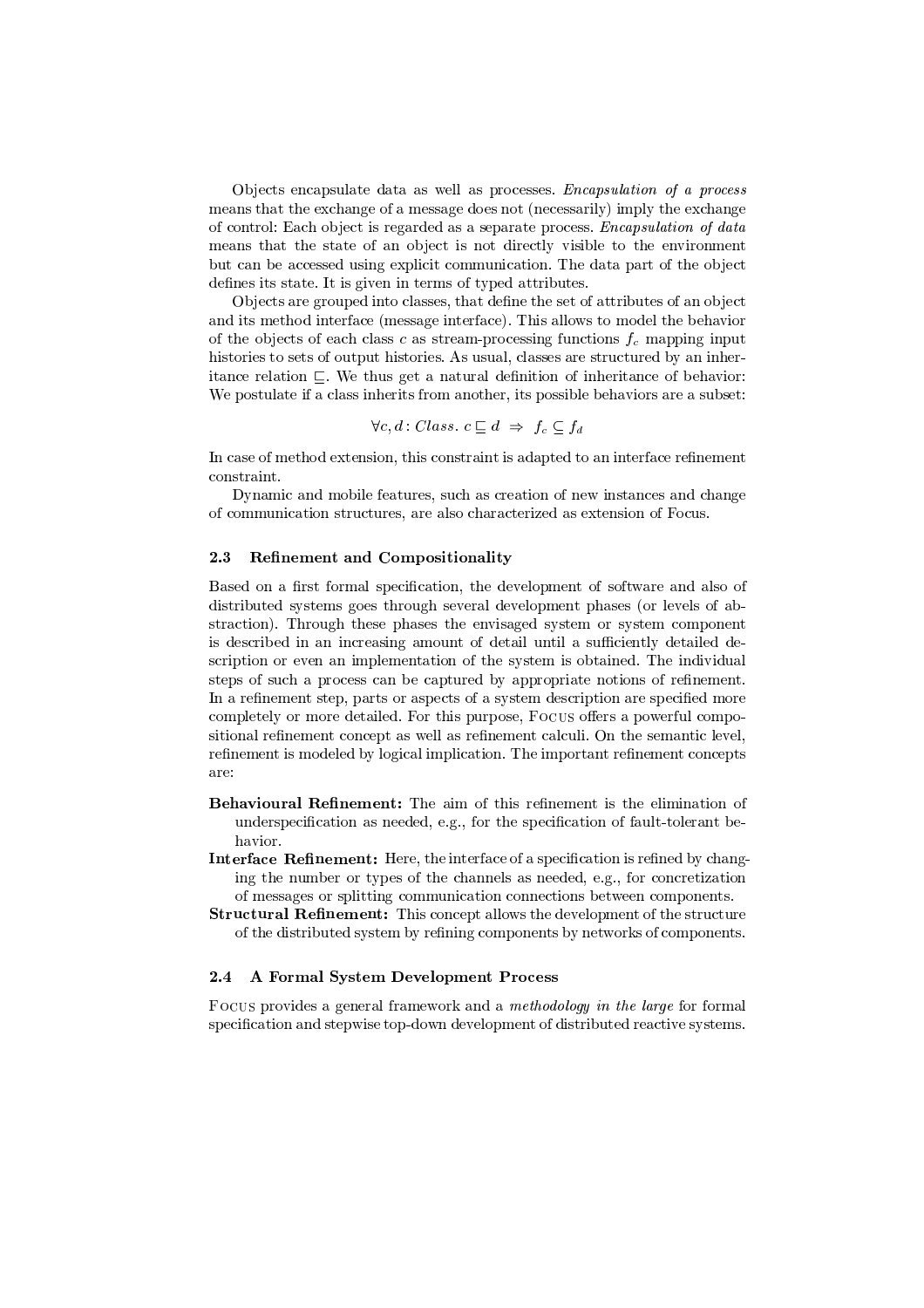The formal system development process consists of several phases of abstraction and three main development phases:

During the Requirements Phase, a first formalization of a given informal problem description is developed. Since the informal description is often not detailed enough, this first step of a system specification is hard to develop. It is, however, essential for the formal system development because it will be used as the basis for further development of specifications with a growing degree of accuracy in the following phases. In this step, specifications can be formalized either as trace or as functional specifications. The transition between these paradigms is formally sound and preserving correctness.

During the *Design Phase*, the essential part of the system development, the structure of a distributed system is developed by refining it up to the intended level of granularity. These formal development steps are based on the specification determined in the requirement phase and their correctness will be shown relative to the first formalization. Because the formal development of a more detailed specification possibly uncovers mistakes or unprecise properties in earlier formalizations, the top-down development is not linear but rather leads to respecifications of some parts of earlier formalizations. Only the description of system properties in a mathematical and precise manner gives a system developer the possibility to formally prove and refine system properties and descriptions. During this phase, specifications in Focus are based on the denotational semantics which models component behaviour by stream-processing functions. For the development of the specifications during the design phase, paradigms like relational and functional specifications as well as several specification styles like Assumption/Commitment<sup>1</sup> or equational specifications are defined. To increase its usability FOCUS is adapted to support various engineering oriented and practically used techniques and formalisms like tables or diagrams, see section 3. Due to the specific natures of these variants they can be used tailor-made for the solution of specific problems.

During the *Implementation Phase* the design specification is transformed into an implementation. This phase is subject of future work.

### 2.5 Further Work

Since the semantic foundation of FOCUS, including its development techniques, have already been explored in depth, the emphasis of further work lies in better applicability of the methodology, especially for system developers less experienced in formal methods. For that purpose, additional wide-spread description techniques, (semi-)automatic and schematic proof support have to be offered. Several techniques for describing and specifiying systems (like tables, state or system diagrams, MSC-like event traces (cf. Section 3.5), the "Assumption/Commitment" style) were successfully integrated in the methodology. With

 $^{-1}$  a special relational specification style where the "Assumption" formalizes the constraints about the input histories that have to be fulfilled in order to guarantee the behaviour of a component formalized by the "Commitment". For further reading see e.g. [ $Bro94$ ] and  $(SDW95$ ]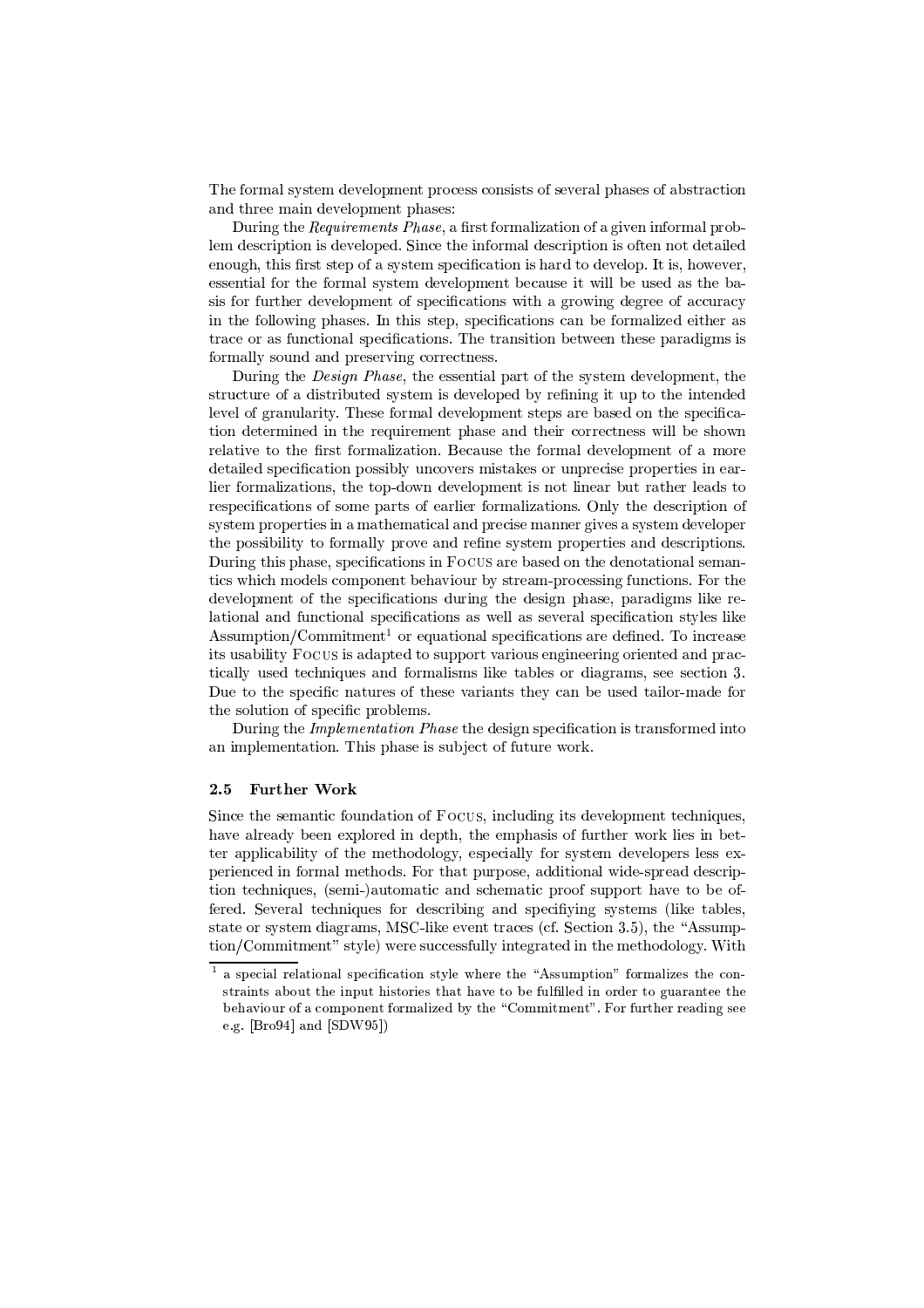AUTOFOCUS, tool support for system development is already available, giving future case studies a new quality by offering appropriate editors, consistency checks, code generation and even simulation. Current research activities concern the enhancement of Focus with methodical guidelines to ease the use of the mathematical formalism, the description techniques and the development methodology for non-specialists and to support solutions for specific application fields, like the modeling of operating systems concepts in [Spi98].

Case studies are an important and stimulating work for testing Focus in different application areas. Focus will be further improved, using the experience gained from the great number of case studies collected in [BFG+94,BBSS97] and future studies to come.

#### $2.6$ On the Direct Use of Formal Description Techniques

In the last sections we have sketched a mathematical framework and the semantic basis for system specification. This allows developers to precisely describe structural and behavioural properties of the components and the composed system. As will be argued in section 3, one can hide the mathematics from developers through the use of graphical description techniques whose semantics are based on the formal framework. However not everything can be adequately expressed in diagrams. Especially behavioural properties are difficult to express. Thus for example, object-oriented specification methods typically use state transition diagrams to describe method acceptance in classes or collaboration diagrams to describe method calls between classes, but only programming language code to define the method bodies. Mathematical specification languages like FOCUS allow complete behaviour description in a much more declarative style. To be useful for practitioners, however, the notation must be simple and the specification language must be enhanced with guidelines for a systematic development of specifications. These guidelines are useful for developers formulating properties of individual systems and application areas, as well as for method developers who need to state and verify properties of the (diagrammatic) description techniques on the basis of the formal semantics.

In the following we present an example of some guidelines to write down formal specifications in FOCUS. To make formal specification techniques and methods more acceptable it is essential that the developer is in the position to concentrate on the problem and not on the correctness of the formalization. In Focus, equations on stream-processing functions describe the mapping of patterns of input messages to patterns of output messages. [Spi98] proposes a special strategy to formulate the required behaviour as structured text. The translation of this text into a functional equation is supported by special schemes. In the following we show such a scheme regarding a component  $C$  with one input channel In and one output channel  $Out$ , where messages of type Integer flow on these channels. We require that  $C$  computes the square of each input message and sends it on the output channel. For this input/output behaviour we give the following textual description: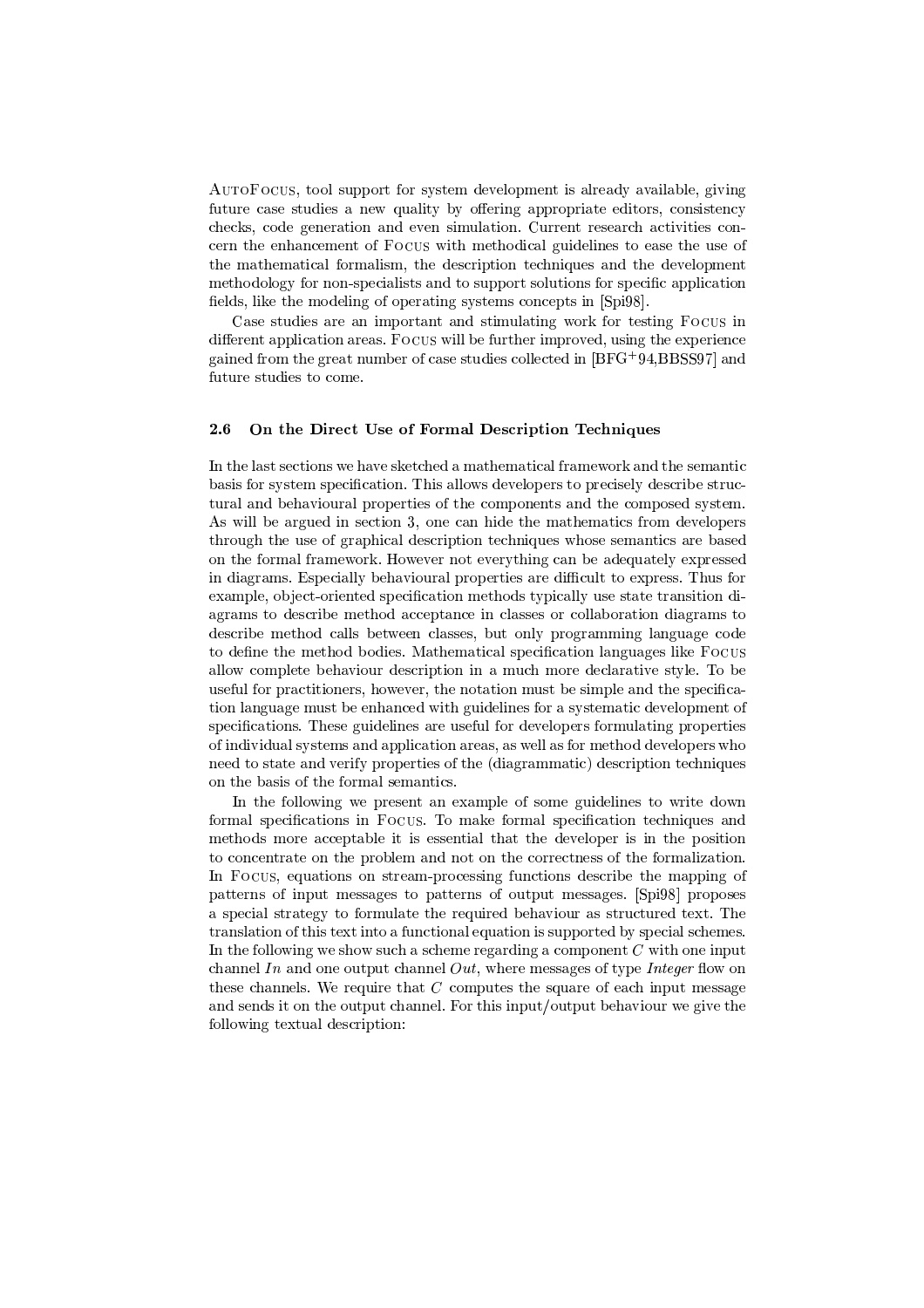If the component C receives a message  $X \in Integer$  on input channel In, then C sends as reaction the square  $X^2$  as output message on output channel  $Out.$ 

This structured text, which includes all information needed to specify the required behaviour, can be translated with the available schemes in the following functional equation (here  $f_C$  denotes the stream-processing function modeling the behaviour of the component  $C$ :

$$
f_C(\lbrace In \to X \rbrace \circ s) = \lbrace Out \to X^2 \rbrace \circ f_C(s)
$$

### **Description Techniques** 3

A description technique can be best characterized as a specialized language to describe a particular view of the systems to be developed. With the Focus method, we can precisely define our notion of a system. It is an important task to define an appropriate set of description techniques which allow developers to describe properties of systems.

In the first subsection, we will describe the notion of description techniques in general, how we treat them, and what the benefits of this treatment are.

#### **Description Techniques, Notations and Semantics**  $3.1$

A description technique serves the purpose of describing particular aspects (views) of a system. There exists a variety of graphical and textual description techniques that allow to describe different aspects.

- A description technique comes along with
- a concrete syntax (this is the concrete layout of all documents),
- an abstract syntax (without "syntactic sugar"),
- context conditions for wellformedness, and
- $-$  a semantics definition.

For a precisely defined description technique all four parts must be present. In case of textual notations, concrete and abstract grammars are common for the syntax, attributes on this grammar can be used for wellformedness conditions, and the semantics is usually defined as a mapping from the syntax into an appropriate semantic domain.

Similar techniques can be used for graphical notations. Each graphical notation basically defines a *language* of wellformed documents, which serves as the syntactic domain. In order to use several description techniques to describe different aspects of the same systems, semantics definitions are necessary that map the different syntactic domains onto the same semantic domain. This is the basis needed to integrate the different description techniques during development. If we map different notations onto the same semantic domain, we (meaning the *notation developer*) can compute context conditions between different notations,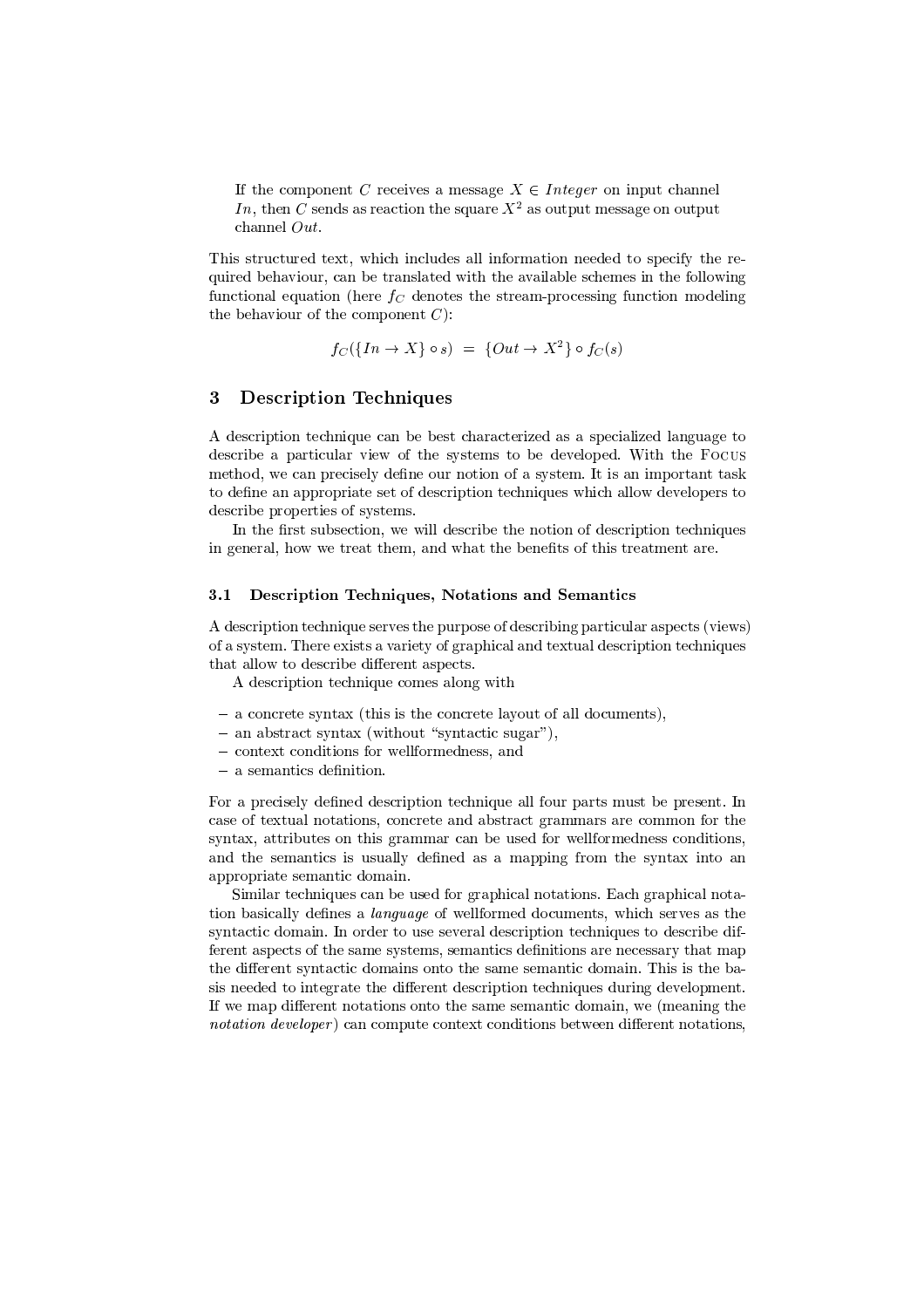which ensure consistency of several views onto a system. Moreover, we can justify the correctness of translations from one notation into another one, e.g., translating Message Sequence Charts into State Machines, or generating code. Last but not least, we can justify the correctnes of refinement calculi for the given descriptions.

There are other benefits of defining a precise semantics, e.g., the developer of the semantics gains a deeper understanding of the used notations. However, usually this formal semantics definition cannot be communicated to method users. but only the (informal) interpretation of the insights [FB97]. Thus, the most important bargain of precise semantics is the possibility to automate development steps.

Since graphical techniques usually are not powerful enough to describe (or prove) every property of a system, it is often essential to translate the documents from a graphical notation into their "semantics" and use the power of the semantic formalism to specify further aspects or verify required properties. In our case, different kinds of diagrams, such as SSDs (see Section 3.2), can be translated into formulas only using concepts of FOCUS.

In the following, we sketch the most important notations we have dealt with. We sketch the purpose of the notation in a methodological context and the results we have achieved on that notation, such as, semantics definitions or refinement calculi that have been developed.

We emphasize that it is important to also use explanations or other informal kinds of diagrams and text during development. A good method does not only deal with formal notations but also allows the systematic treatment of informal documents.

The AUTOFOCUS tool uses a subset of the description techniques introduced below in variations that are tailored for the development of embedded systems (see Figure 2). Graphical and textual editors are available to create and edit specifications using different views on an embedded system. Consistency between these views can be ensured, controlled by the developer any time during the development process (see Section 4.1). From sufficiently detailed specifications, executable prototypes can be generated (see Section 4.2). Implementation work on mapping graphical specifications into semantic domains, based on our theoretical work, e.g., to conduct proofs of correctness on specifications, is currently in progress (see Section 4.3).

### $3.2$ **System Structure Diagrams (SSD)**

System Structure Diagrams as used in AUTOFOCUS (Figure 2, upper middle) focus on the static structure of a system. They graphically exhibit the components of a system and their interconnections. They describe the glass box view of a FOCUS component and are therefore similar to ROOM charts [SGW94]. These diagrams focus more on the static part of a system and are not used in UML [BRJ97], where everything is assumed to be highly dynamic.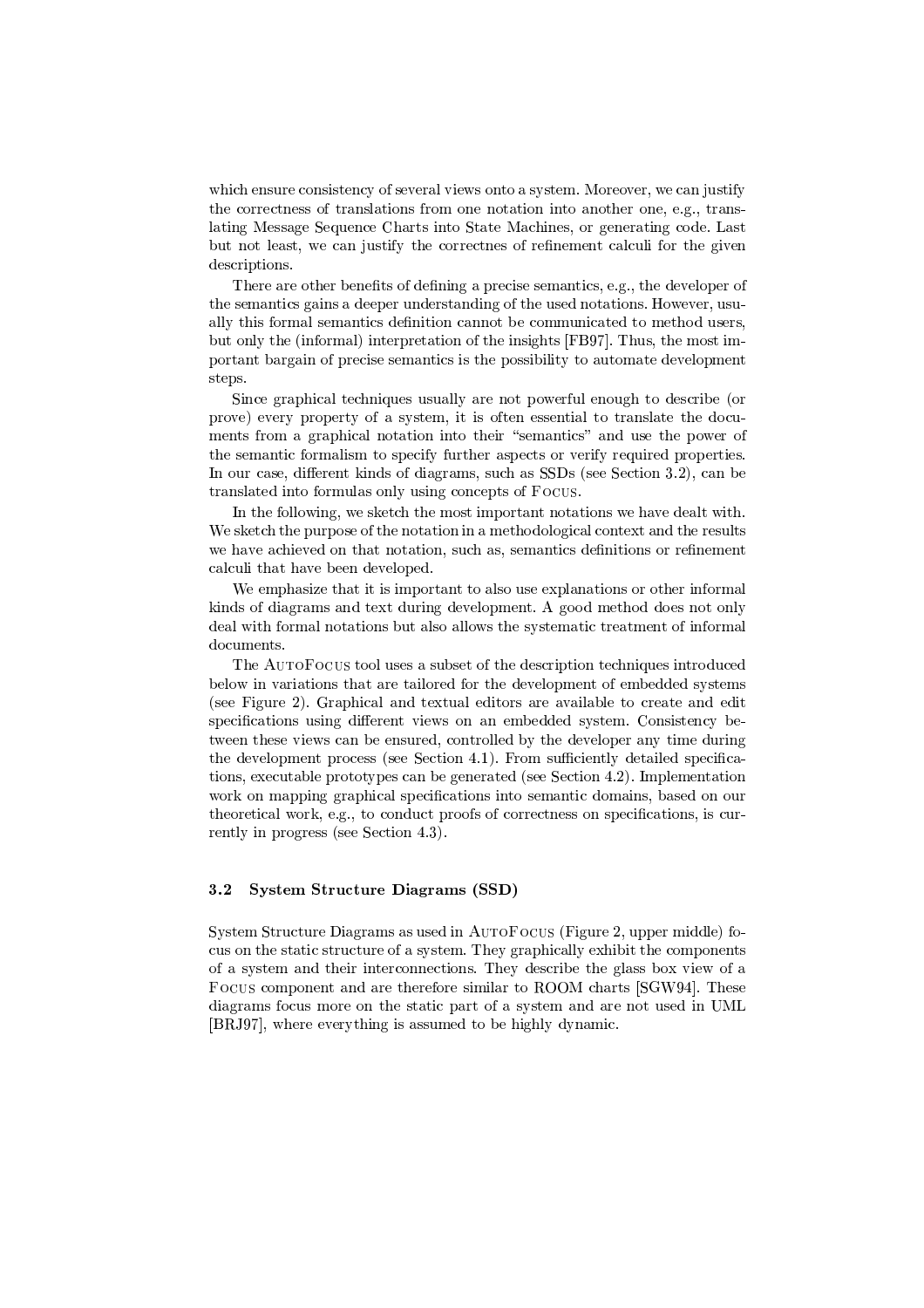

Fig. 2. AUTOFOCUS Description Techniques: SSD, EET, and STD

Components may be hierachically decomposed. Therefore, for each non-elementary component an SSD can be defined, leading to a hierachy of SSD documents describing a hierachical system structure.

If a system (or system component) exhibits dynamic properties, like changing the communication structure or creating/deleting components, the SSD can be used to describe structural snapshots or the static part of the structure. In an object-oriented flavor, an SSD defines a snapshot of data and communication paths between a set of objects.

As SSDs describe the architectural part of a system, there exists a refinement calculus for architectures that allows to transform the internal structure of a component by adding new components or changing communication paths, e.g., without affecting the external behavior of the component [PR97b, PR97c].

### Class Diagrams (CD) 3.3

Class Diagrams are the most important object-oriented notation, and are therefore part of UML [BRJ97]. They are used to describe data aspects of a system as well as possible structure layouts. In contrast to System Structure Diagrams, which focus on the "instance level", Class Diagrams focus on the "type level".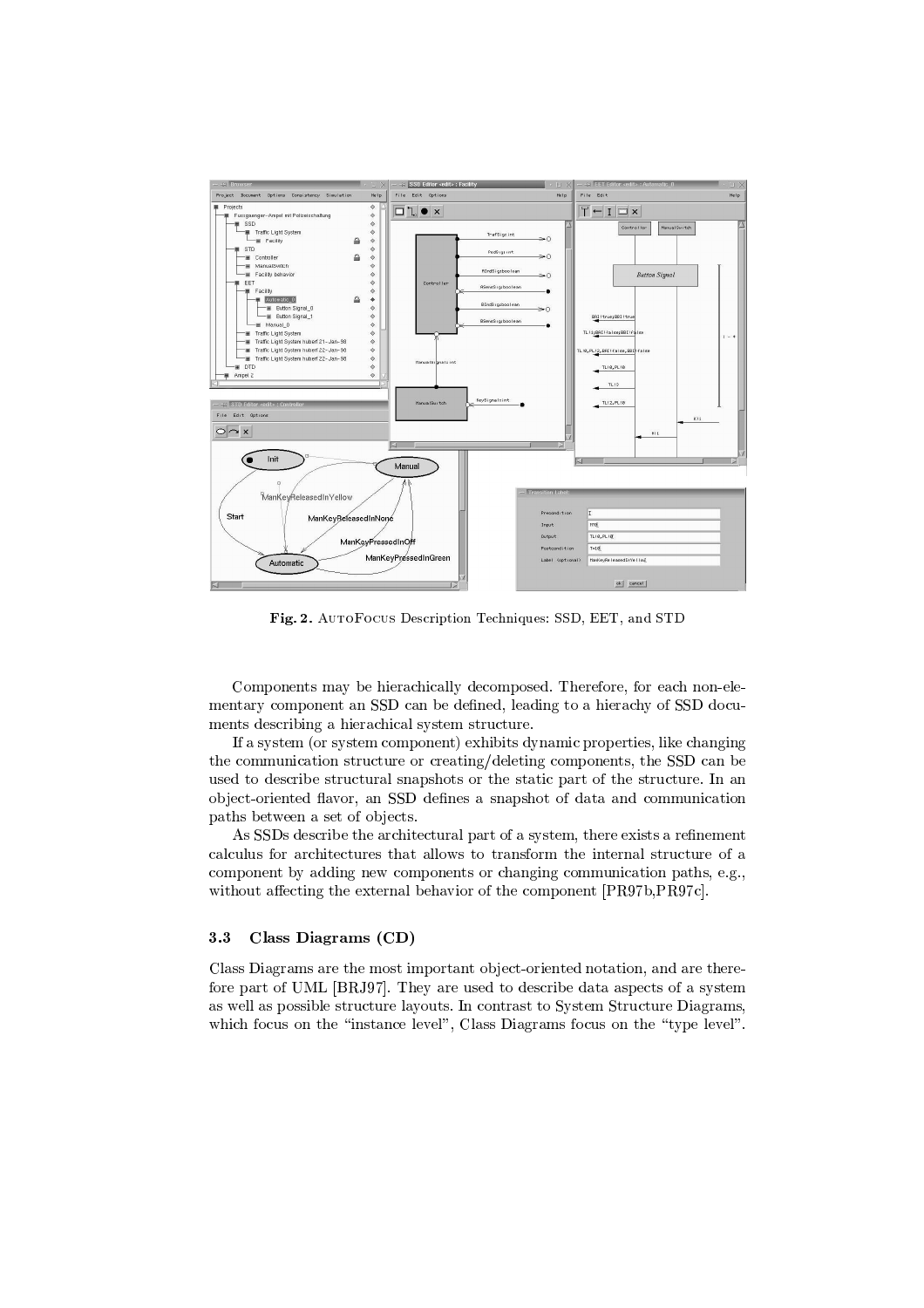Each class may have several objects as instances, each association represents links between corresponding objects.

Class Diagrams define a large class of possible structures. To further detail these structures, different kinds of invariants are added. E.g., associations have multiplicities and additionally, it is possible to add predicates defined in our Specification Language SL (see below).

Class Diagrams are also used to define the signature of a class and their state space. The signature consists of a set of method definitions that also define the set of possible messages. The attributes define the state space.

In  $[BHH<sup>+</sup>97]$  we have argued about the semantics of Class Diagrams. Although Class Diagrams are a rather well understood technique, there are still open questions how to treat aggregates.

### $3.4$ **Specification Languages (SL)**

Not every aspect of a system can or should be described using graphic techniques. For example data type definitions or additional constraints are best described using a textual notation. In UML, e.g., OCL has been introduced for describing a certain type of constaints. However, since OCL does not allow to define data types or auxiliary functions, and based on our experiences with algebraic specification techniques  $[BBB<sup>+</sup>85,BFG<sup>+</sup>93a]$ , we decided to define an own language for that purpose.

SL is an axiomatic specification language based on predicate logic, resembling Spectrum [BFG<sup>+</sup>93a, BFG<sup>+</sup>93b]. SL allows declarative definitions of properties. Particularly, SL is used for the definition of pre- and post-conditions of transitions and for the definition of state invariants not only in single objects but also between several objects in the Class Diagrams. In order to enable automatic testing of verification conditions, SL also incorporates concepts of functional programming, especially from Gofer [Jon93]. The step from high-level descriptions towards executable code is facilitated, which in turn facilitates prototyping.

With the restriction to the executable sublanguage and furthermore to the datatype definitions, an automatic translation into simulation code is possible.

We also have experimented with the higher order logic HOLCF [Reg94] as a property definition language, in particular as a front end for the theorem prover Isabelle [Pau94].

### $3.5$ Message Sequence Charts (MSC) and Extended Event Traces  $(EET)$

Message Sequence Charts and Extended Event Traces are both used to describe the flow of communication within exemplary runs of a part of a system. Constituting a high level of abstraction, MSC are well suited to capture system requirements. Moreover, MSC can be used for and generated by simulation, respectively. We have developed different flavors of this technique. One focuses on synchronous message passing between different components [BHS96,BHKS97]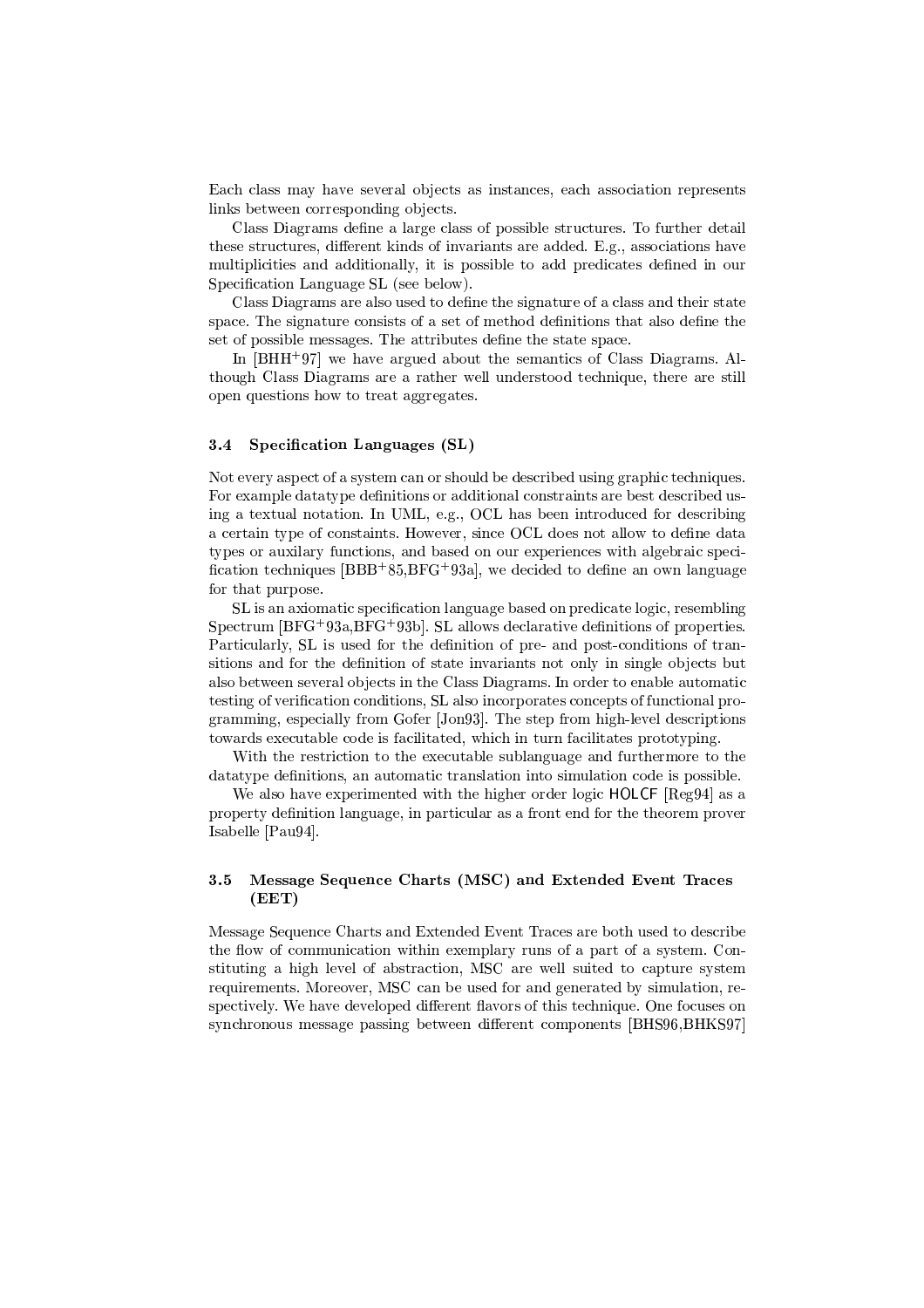and its semantics is primarily a set of traces. These are called Extended Event Traces and are used in AutoFocus (Figure 2, top right).

The other variant focuses on object-oriented systems and is more similar to MSC'96 [Int96]. Both variants are compared and argued about their semantics in [BGH<sup>+97</sup>a]. For EETs a set of operators was defined to combine them sequentially, in parallel and iterated. This allows not only to define exemplary behavior, but also complete sets of behaviors.

Currently, work is in progress to map EETs into State Transition Diagrams.

#### 3.6 **State Transition Diagrams (STDs)**

Basically State Transition Diagrams (STDs) describe the behavior of a component using the state of this component. But different abstractions and therefore flavors are possible. Thus STDs can be used early in the development (analysis) and also in the design phase, when some kind of "lifecycle" of a component is modeled. During detailed design and also prototyping, pre- and postconditions of a certain form (executable) can be used to generate code.

We have explored and developed several versions of State Transition Diagrams that allow to capture more than just one input or one output element on a transition. Usually a transition is attributed with a set of messages (sometimes restricted to one message) to be processed during the transition and a set of messages to be produced. There are timed and untimed variants, and there are variants incorporating pre- and postconditions on transitions [RK96, PR94, GKR96, GKRB96, GR95, Rum 96, PR97a].

In the object-oriented flavor, State Transition Diagrams describe the lifecycle of objects. In STDs, descriptions of state and behavior are combined. STDs can be used at different levels of abstraction that allow both the specification of an object interface as well as the specification of individual methods. Refinement techniques support not only inheritance of behaviour but also stepwise refinement of abstract STDs [Rum96], resulting in an implementation.

A textual representation of State Transition Diagrams can be given using appropriate tables [Spi94,Bre97]. Hierachical variants of State Transition Diagrams are examined in [NRS96] and also used in AutoFocus (Figure 2, bottom  $left$ ).

State Transition Diagrams are an extremely promising notation, as they on one hand allow to describe behavior, while on the other relate it to the state of a component. They allow to think in rather abstract terms of interaction sequences, but can also be used to describe a strategy of implementation (and therefore code generators). It is therefore worthwhile to explore more precise variants of STDs than the ones given in nowadays methods such as UML.

### 3.7 Programming Language (PL)

The ultimate description technique is the target programming language. For object-oriented systems, Java [GJS96] is a rather interesting choice for an implementation language, as it exhibits a lot of desirable properties. It is not only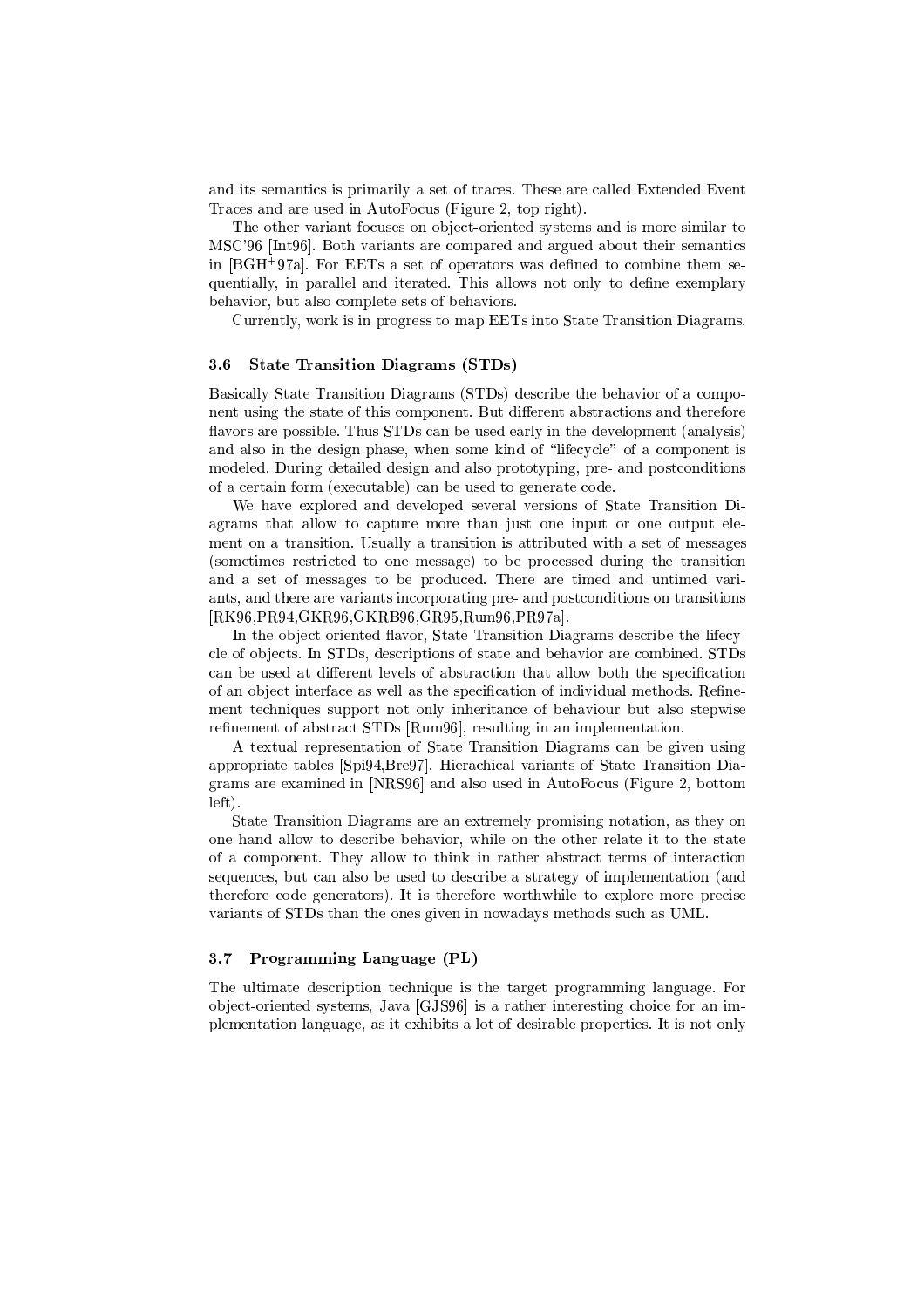a language with a set of consolidated and clear concepts, it also exhibits some notion of concurrency, which allows to implement the concurrency concepts of FOCUS. Hence, we have had a closer look on Java, e.g., selecting a suitable sublanguage which will be the target for our code generation from STD and MSC.

To include the programming language in a proper way into the formal development process, a step has been taken in [PR97a] towards a FOCUS-based transitional semantics of conventional languages like Java.

#### 3.8 **Further Work**

For some of the above described notations, we already have prototype tools—like AUTOFOCUS—that allow to edit and manipulate documents of that notation. Several others still need consolidation, as the process of finding not only a precise semantics for given notations, but adapting the notation in such a way that it is convenient to use and allows to express the desired properties, needs to do examples.

Currently refinement calculi on Class Diagrams and State Transition Diagrams are implemented.

### **Methodical Ingredients**  $\boldsymbol{\vartriangle}$

A software or system development method (see Section 5) covers a variety of different aspects. Supplying description techniques, as introduced in Section 3, is only one of these aspects, yet probably the most "visible" one. However, a development method also contains a notion of a development *process*, a model, how developers proceed during the development of a system in order to produce the results (the documents, the specifications etc.) necessary for a complete and consistent system description that fulfills the requirements and ultimately results in the desired software product.

Such a process model usually operates on different levels of granularity, ranging from a coarse view down to very detailed, even atomic operations on specification elements or documents. The former will be treated in more detail in Section 5, while the latter are covered in this section.

Methodical steps can basically be partitioned in two disjoint sets of operations on specifications, operations that modify the *contents* of specifications, thus effectively yielding a different (possibly refined) description, and operations that change the (possibly informal) *status* of specifications, for instance from a draft status to a status "validated", indicating that certain properties of the specification are fulfilled in an informal process.

In the following sections, we give a set of examples for both kinds of steps that have been treated in our work.

### **Completeness and Consistency**  $4.1$

Generally, a system specification, just like a program that is being written, is neither complete nor consistent most of the time within a development process.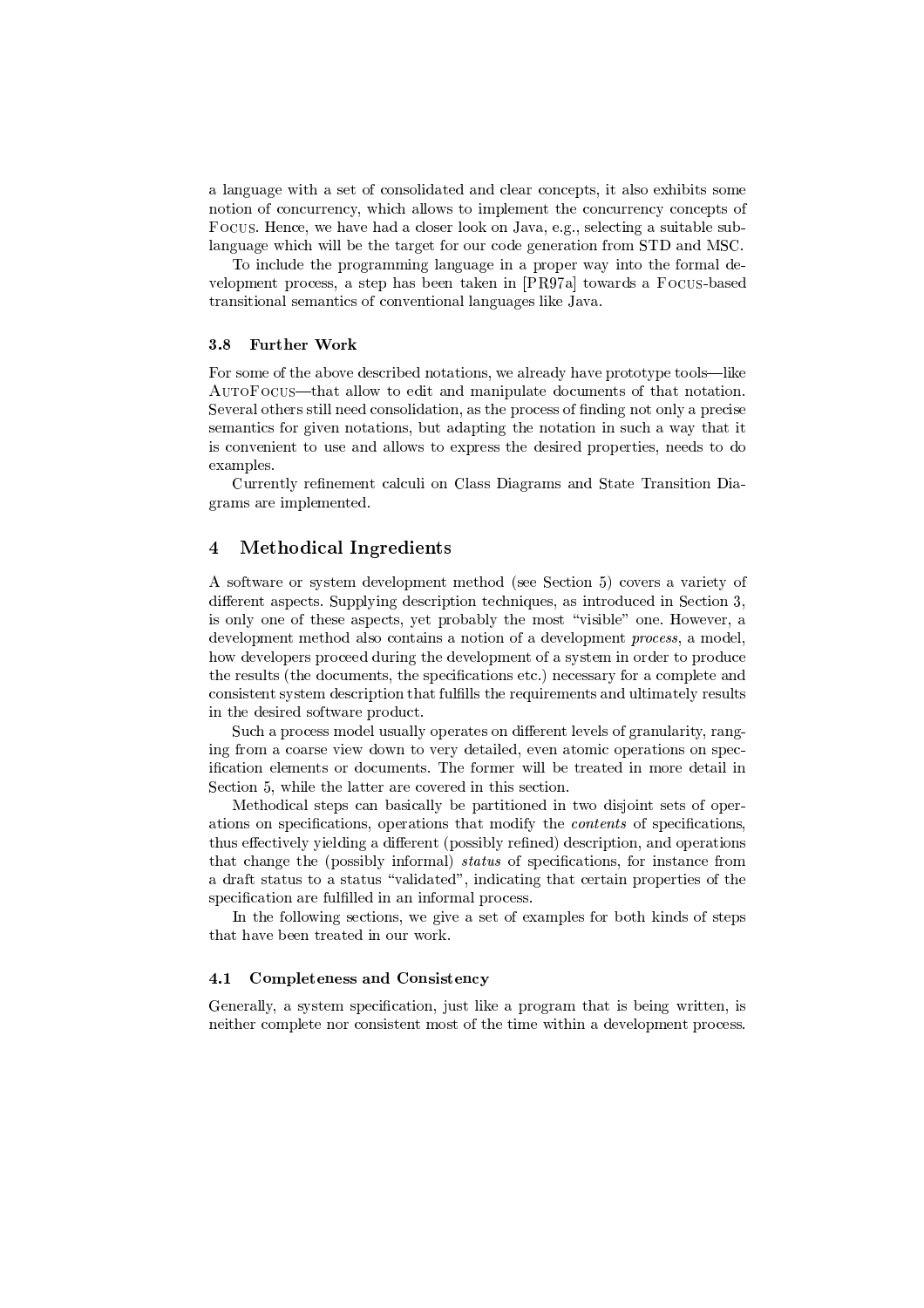This is particularly the case in view-based systems development, which specifically aims at separating different aspects of a system description in different specification units (specifiation documents, for instance) that use appropriate description techniques. From a methodical point of view, allowing inconsistency and incompleteness during a development process is reasonable because enforcing them at any time restricts developers way too much in their freedom to specify systems. For instance, instead of concentrating on a certain aspect of a specification, developers, when changing parts thereof, would immediately have to update all other specification units that are possibly affected by such a change in order to maintain a consistent specification. Apart from diverting the developers' attention from their current task, this is virtually impossible in practical development, especially with respect to completeness of specifications. Note that the notion of consistency used here refers to the properties of the abstract syntax (the "meta-model") of the description techniques used to specify a system. Semantic aspects, such as consistency of behavior with certain requirements, are not treated in this context. This approach is quite similar to compilers for programming languages, which can ensure the "consistency" of a program, but not the correctness of the algorithm encoded in the program.

The AUTOFOCUS tool, which uses a view-based approach to specify distributed systems, offers such a mechanism to test specifications for completeness and consistency. System specification is based on a subset of the description techniques introduced in Section 3, namely, system structure diagrams, datatype definitions, state transition diagrams, and extended event traces. The view specifications covered by these techniques can be developed separately to a large extent. Only at specific points in the development process, for instance, when generating a prototype from a specification (see Section 4.2), some global conditions of consistency have to be fulfilled. Consequently, the consistency mechanism available in AUTOFOCUS is user-controlled and can be invoked at any time during development, allowing to select both an appropriate set of specifications to be checked and the (sub-)set of consistency conditions to be applied.

### 4.2 **Validation of Specifications**

Today in practical systems development, validation techniques, in contrast to formal verification techniques, are widely used [BCR94] to gain more confidence in specifications and implementations fulfilling their requirements. However, only verification techniques can *prove* correctness. They will be treated in the next section. Validation techniques are the focus of this section. They cover a broad range of diverse techniques, such as

- $-$  review of specifications.
- $-$  systematic specification inspection.
- $-$  (usability) test of software, or
- $-$  prototype generation and execution.

These techniques show different facets of validation. For instance, testing is usually applied to ensure that program code (the ultimate target of a development process) fulfills certain required properties. Reviews and inspections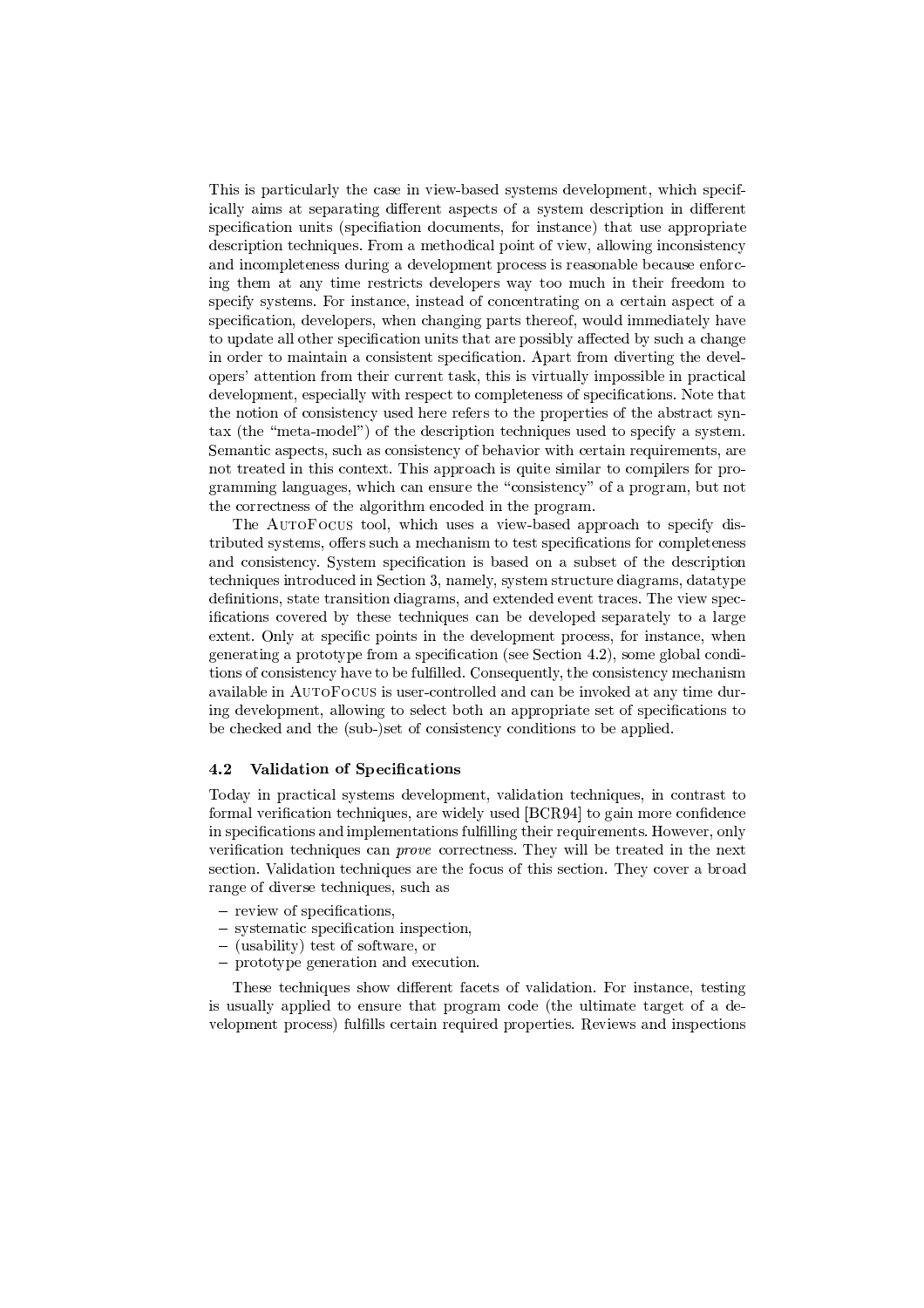techniques, in contrast to that, are applicable in virtually any stage in the development process to ensure consistency and certain correctness aspects on an informal level. Reviews, for instance, can be held about requirements documents in the very early stages of a devlopment process as well on program code implemented by developers. Prototype generation for a system or parts thereof can be used once a specification has been developed that is sufficiently consistent and complete to validate the desired properties. Since a prototype, especially an executable prototype in the form of a program, virtually brings a system specification "into life", this kind of validation technique is relevant in communicating development results to customers. Prototyping has been successfully applied particularly in areas like graphical user interfaces (GUI).

In software engineering, the usage of graphical formalisms that describe systems from a point of view rather close to an implementation is widespread. Examples for such techniques are statecharts [HPSS87] used in the STATEMATE tool [Ilo90], or state transition diagrams as used in the AUTOFOCUS tool, both of which can basically be regarded as a kind of graphical programming language. In such cases generating executable prototypes (or as well final implementation code) is possible.

In the remainder of this section, we will take a brief look at such a prototyping environment, the AUTOFOCUS component SIMCENTER [HS97]. It is based on generating program code from a set of sufficiently detailed and consistent system specifications and on observing the behavior of that prototype program in its environment.

SIMCENTER works by generating Java program code from a specification of a distributed system, given in the AUTOFOCUS description techniques briefly outlined in Section 4.1. The generated program code, executed in SIMCENTER's runtime environment, is linked to a visualization component where the progress of the prototype execution can be monitored at the same level of description techniques as used to specify the system. An obvious prerequisite for generating such an executable prototype is that the specification is sufficiently complete and consistent in the sense outlined in Section 4.1. Nondeterminism, however, may be present in the behavioral aspects of the specification. It is currently resolved by selecting one possible behavior in the code generation process. This approach can be made more flexible for developers, for instance, by allowing them to select one of several nondeterministic behaviors during prototype execution.

As the primary application domain of AUTOFOCUS are embedded systems, SIMCENTER allows to monitor the interactions of such a gerated prototype with its environment. In particular, developers are able to inject stimuli into the system and observe its reactions, both from its environment interface in a black box manner and from the internal perspective, as outlined above. Additionally, black box behavior of an embedded system prototype can be optionally observed and influenced from a user-definable, application domain-oriented environment view that can be attached to SIMCENTER via a standard communication interface. This allows developers to build a very customer-oriented presentation of the be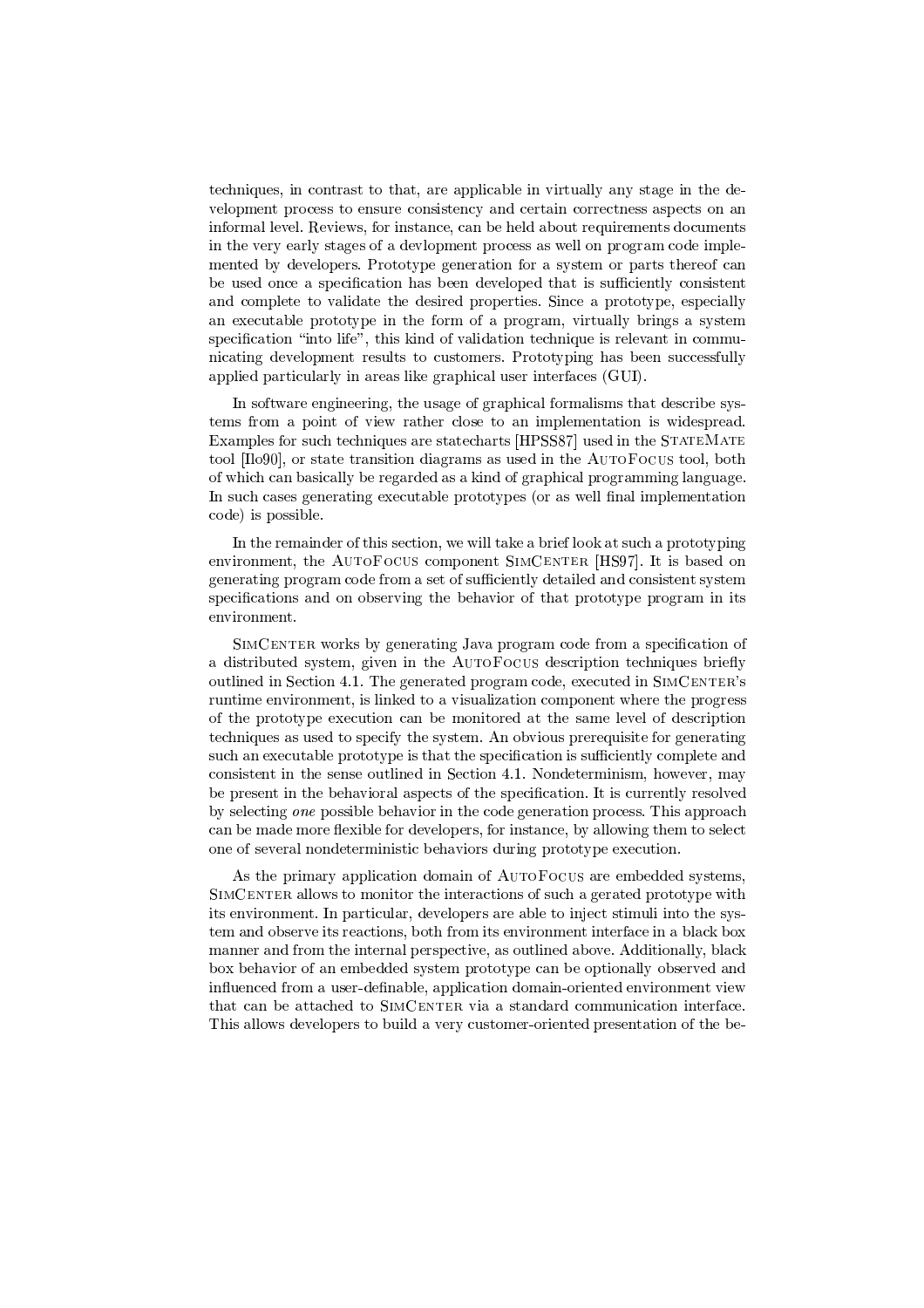havior of such a prototype and thus supports communication between system developers and application domain experts.

For technical details about the process and the basics of code generation in SIMCENTER we refer the reader to [HS97], for an AUTOFOCUS development case study using SIMCENTER to validate certain correctness aspects of a specification of a simple embedded system, we refer to  $[HMS^+98]$ .

#### 4.3 **Verification Techniques**

In contrast to informal validation, formal techniques allow developers to mathematically prove that a system specification fulfills certain requirements. As a prerequisite, both the requirements and the specifications need to be formalized using a common mathematical basis, thus allowing formal proofs to be conducted.

Our goal is to integrate formal techniques as seamless as possible with some of the description techniques introduced in Section 3. Within the AUTOFOC-Us project two categories of verification tools are currently under consideration for an integration with graphical formalisms. First, verification systems such as PVS [ORS92], STeP [BBC<sup>+</sup>96], or interactive theorem provers like *Isabelle* [Pau94] in conjunction with HOLCF [Reg94] could be used to interactively prove properties of a specification. For that purpose, graphical specifications have to be transformed into the specification laguage used in the verification system. and developers have to conduct their proofs on this notational level. Obviously, this approach is not very intuitive because it forces developers used to graphical notations to use a more or less complex mathematical formalism to conduct proofs.

Thus, the second category of tools, automated verification tools like model checkers seem to be more suitable for a seamless integration. Currently, a prototype for the integration of the  $\mu$ -cke model checker [Bie97] into AUTOFOCUS is implemented. It will check whether a concrete system specification, given by a component network and the corresponding behavioral descriptions, exposes a refinement of the behavior of a given, more abstract specification.

#### $4.4$ Transformations

Transformations are methodical steps that effectively change a system description. Thus, each action that adds or changes specification elements results in a different system description. Whether such modifications to specifications preserve certain properties of a specification that have been established before, is not clear a priori and has thus again to be validated (or verified, in case of a formal development process). For that reason, it is desirable as well as feasible to have a class of methodical steps that allow developers to change specifications in a way that previously established properties will still hold after the modifications [BHS96]. Providing such property-preserving modification steps for a set of object-oriented description techniques is one of the main goals of the SYSLAB project. Such property-preserving transformations are defined on the level of the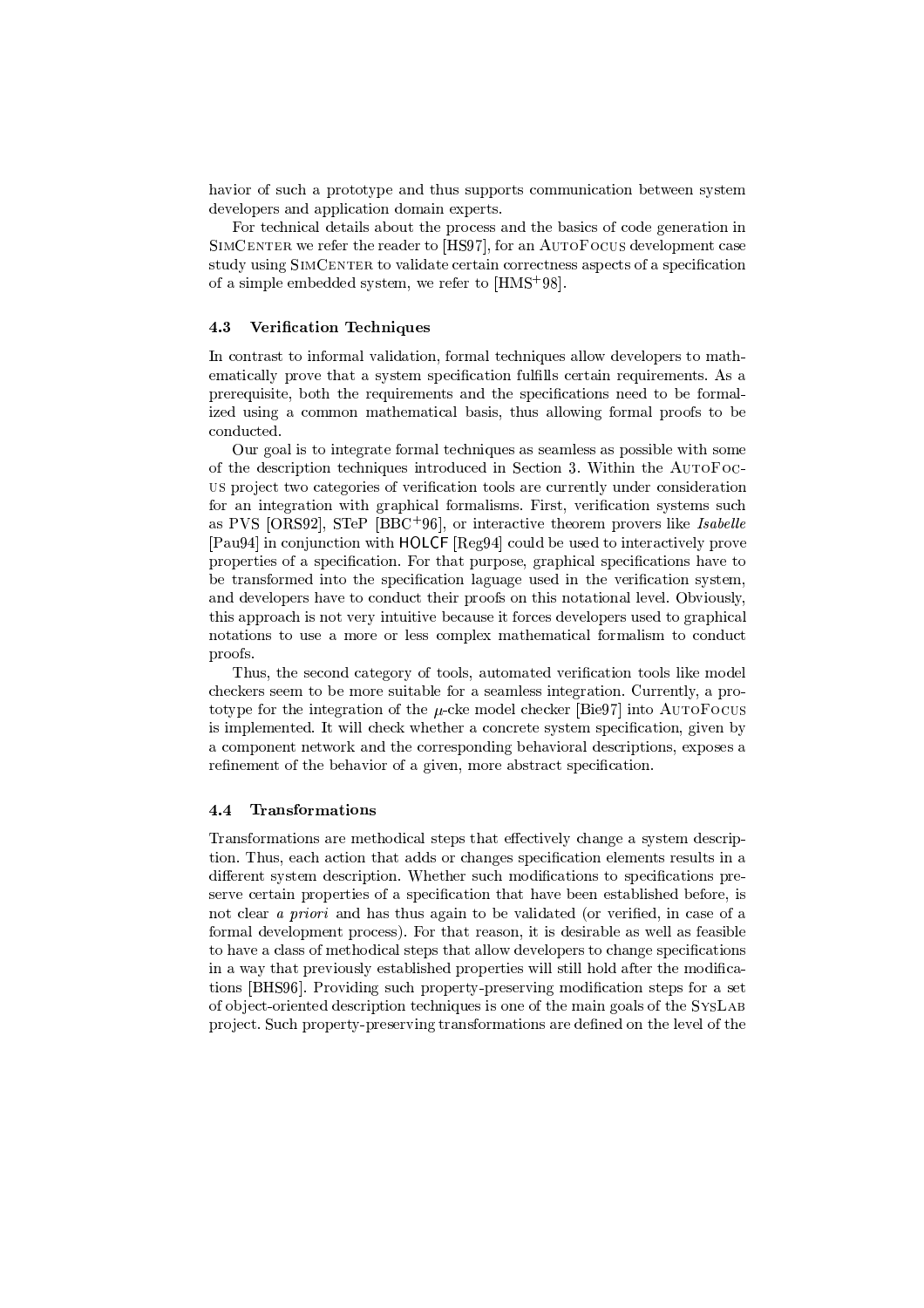description techniques and provided for developers in the form of a syntactical refinement calculus that will be integrated in the toolset currently being developed within SYSLAB. These transformation rules are formally proven to be property-preserving by the method developers and thus enable system developers to perform transformations on specifications on the syntactical level without having to re-establish the validity of previously valid properties. Currently, such transformation calculi exist for state transition diagrams [Rum96] and for system structure diagrams [PR97b, PR97c], and are being integrated into the SYSLAB toolset. If developers choose not to use transformations provided by the refinement calculus, but to modify their specifications in an arbitrary way, they have to explicitly re-establish the necessary properties again.

### $4.5$ **Further Work**

In the context of methodical development steps, tool-based active developer support is a major area of work in the near future. One aspect consists of guiding developers through the development process, offering them possible development steps that can be or must be performed in order to develop a system.

Another important aspect consists of tracing the development steps applied to specifications and their effects on other specifications. This pertains both to syntactic consistency and completeness of the specifications and to possibly invalidated semantic properties that need to be re-established after development steps.

### A Model-Based Software Development Process 5

Up to now we have looked at formal modeling techniques, tool-support for model development and analysis based on an integrating formal basis, and a formal development process. The modeling techniques mentioned above aim at the description of the software system on various levels of granularity. In the following we show that they can naturally be complemented with a set of description techniques for the software system context and the informal problem description. We will sketch a framework for a model-based development process. This framework is made up of three main ingredients:

- $-$  the distinction between the world, the machine, and their interface [Jac95] and the explicit system models of all three of them.
- the distinction between the external view, the internal analysis view, and the (distributed) design view of each system, and
- $-$  a careful deployment of formality.

The last issue has been discussed in the preceding sections, the first two will be discussed in the following subsections. Depending on the application domain and the project context this framework needs to be instantiated. We sketch an example process for information system development at the end of this section.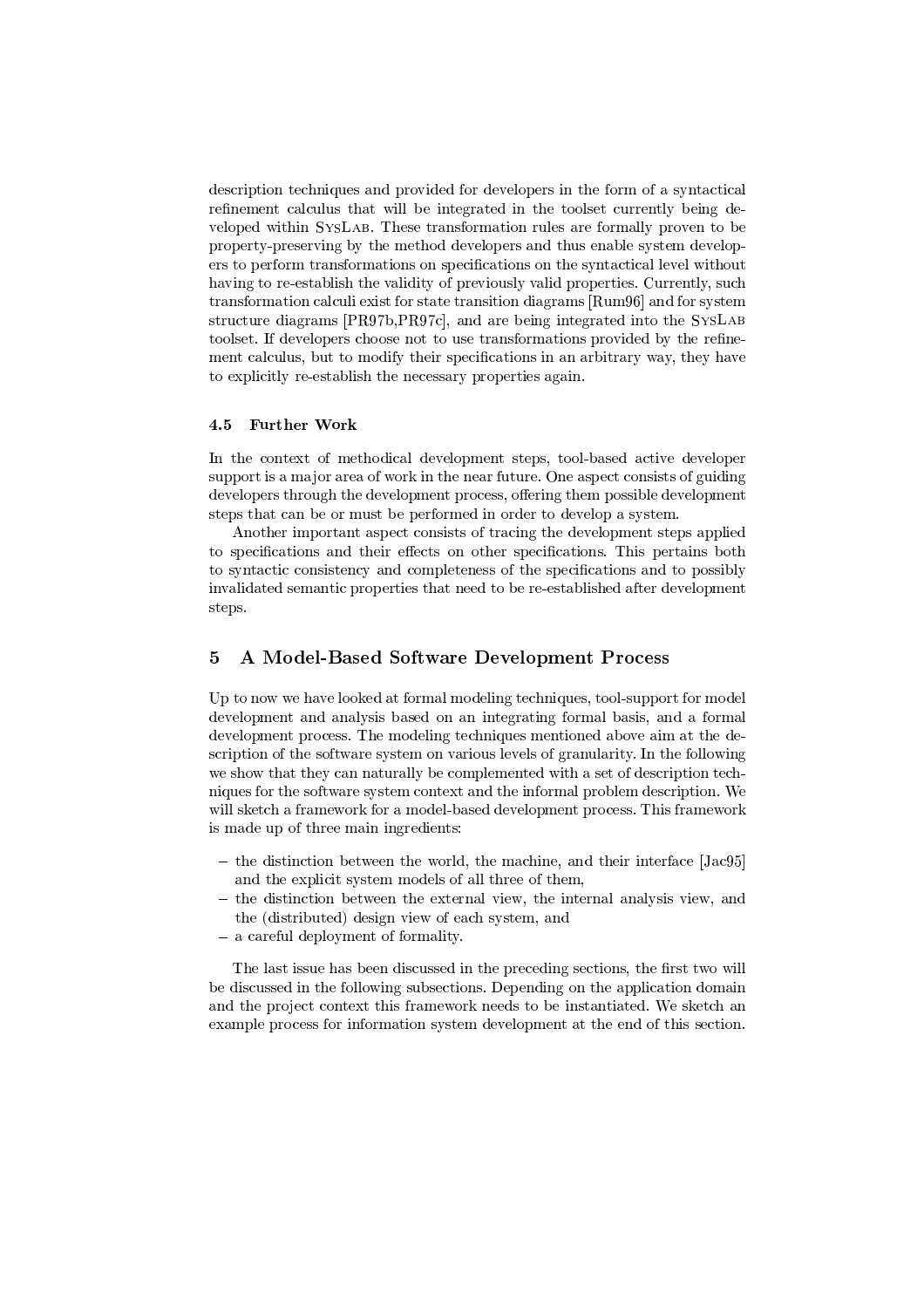#### $5.1$ The World, the Machine and their Interface

The distinction between the world and the machine is due to Jackson [Jac95]. The problem to be solved by a software system is in the world, the machine constitutes the solution we construct. Phenomena shared by the world and the machine make up the *interface*. Descriptions produced during software development must be clearly associated to one of the these three domains. This is especially difficult for requirement documents, which typically contain references to the world, namely the effects to be achieved by the software system, to the interface, namely the system services, and to the machine. In particular, it is not possible to describe the system services precisely without a clear understanding of the relevant phenomena of the world. Therefore software engineering methods - formal or pragmatic - typically start with informal descriptions of the issues in the world relevant to the software system. These are then transformed into so-called analysis models. The modeling techniques used for these models are the same as the ones used for the description of the machine. Object-oriented methods like OMT [RBP+91] or OOSE [Jac92] use object models, structured methods like SSADM [DCC92] use dataflow models. This is reasonable, because the world and the machine can both be viewed as systems, thus allowing the use of the same modeling techniques. However, there are semantical differences: in object models of the software systems associations represent references directly implementable in the programming language. Associations between objects in the world represent invariant relationships which typically manifest themselves as natural phenomena (e.g., a person has a mother and a father) or as social or legal processes (e.g., a book has an author). Also, the purpose of the models of the world and the machine is quite distinct. Models of the world capture the understanding of important phenomena while models of the software system capture requirements to be realized by the software system or document the running system.

To make these distinctions explicit, we therefore distinguish three categories of models:

- **Models of the world:** They model the context of the software system, e.g., a railway system or a lift to be controlled by the software system, or a production company whose engineers are supported by software systems. In particular, it is important to model the processes that the software system is involved in.
- Models of the interface: They model the phenomena shared between the world and the machine. In particular, it is important to model the interaction between the software system and its external partners. The latter may be humans or machines.
- Models of the machine: They model the internals of the software system, namely the internal components (e.g., objects, subsystems) and how they render the system services.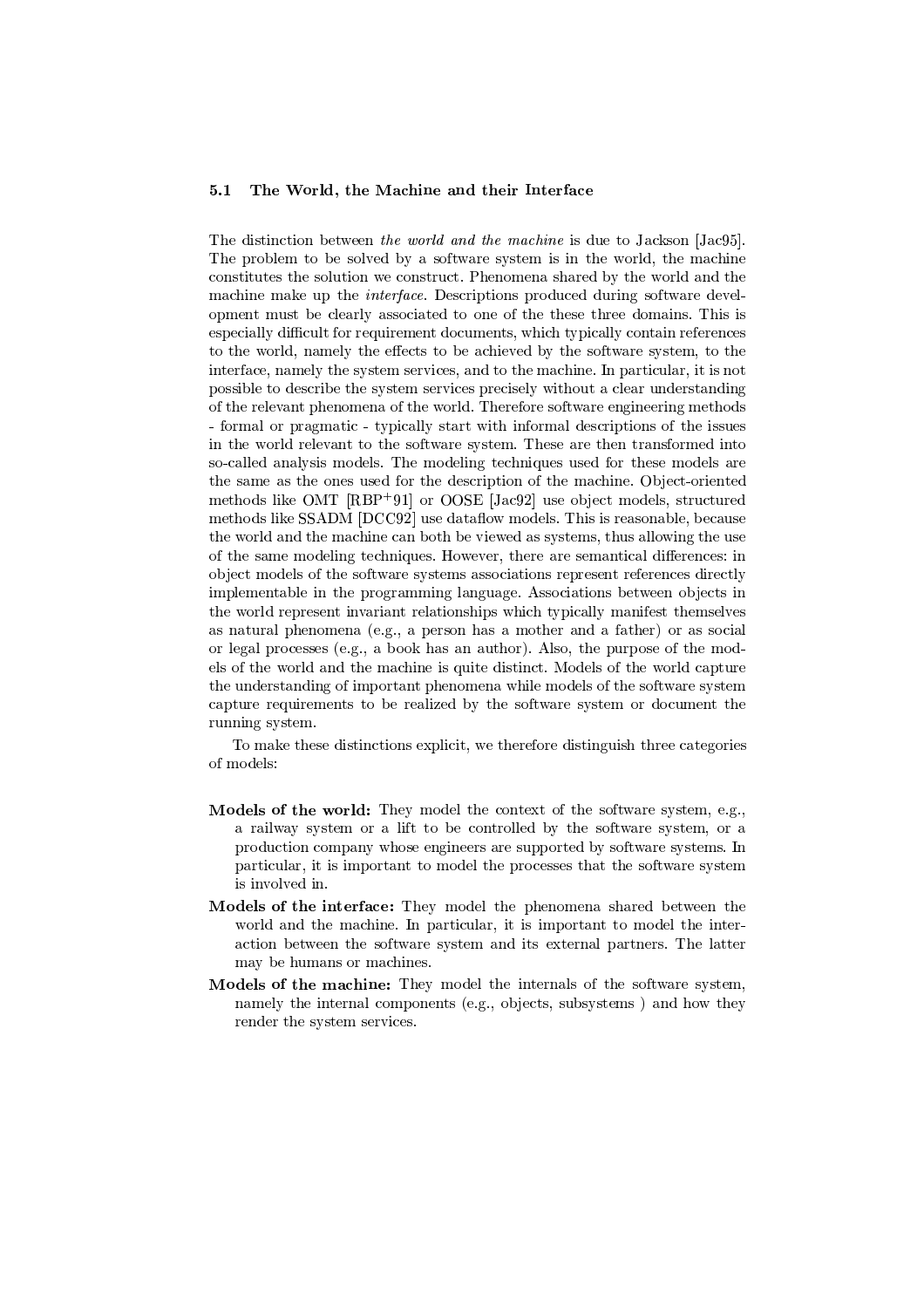#### $5.2$ The External View, the Internal View and the Design View

The world, the interface, and the machine constitute systems. They all consist of actors, communicating with each other and executing activities making use of their (data) ressources. Figure 3 collects elements of the three different systems in case of a railway control system.

|       | actors                           | data                | lactivities                                               |
|-------|----------------------------------|---------------------|-----------------------------------------------------------|
| world | trains, passengers,<br>conductor | timetable, position | passengers enter and<br>get off the train,<br>train stops |
|       | interface train personnel,       | signals             | signaling, to switch                                      |
|       | software system                  |                     | the points                                                |
|       | machine objects, operating       | attributes          | assignment,                                               |
|       | system processes                 |                     | method call                                               |

Fig. 3. The world, the interface and the machine as systems

Software development methods traditionally either focus on the activities and their data flow (structured methods) or on the actors and their communication (object-oriented methods). We claim that both views are important during system development, and that a third view has made to be explicit: the *external* view. The external view describes the services to be delivered by the system. The activities describe steps to achieve the required services. We call activities and their data the *internal analysis view* because at this level one experiments with different ways of achieving the services without regard for the actors. The actors constitute the *distributed design view*. Activities and data are encapsulated within actors such that data flow between activities has to be realized through communication. As exemplified by object-oriented designs, an actor-oriented structure allows better reusability and extensibility of designs than activity-structured designs.

Each of these views can be applied to the world, the interface, and the machine. To understand the purpose of the context of the software system, it is usually helpful to describe the services of this context. In the case of the railway control the services are the transport services offered by trains at particular locations and at particular times. In order to adequately understand the services, the activities and data of the world have to be modelled quite extensively. The actor structure of the world is frequently changed by introduction of the software system since often human labour is replaced. Furthermore, it is very often subject to a lot of political decisions.

The services of the interface are the work processes or technical processes to be supported by the software system. Jacobsen [Jac92] has coined the term use case for this. Very often there is a close correspondence between machine and interface services, the latter being a high-level view of the former. The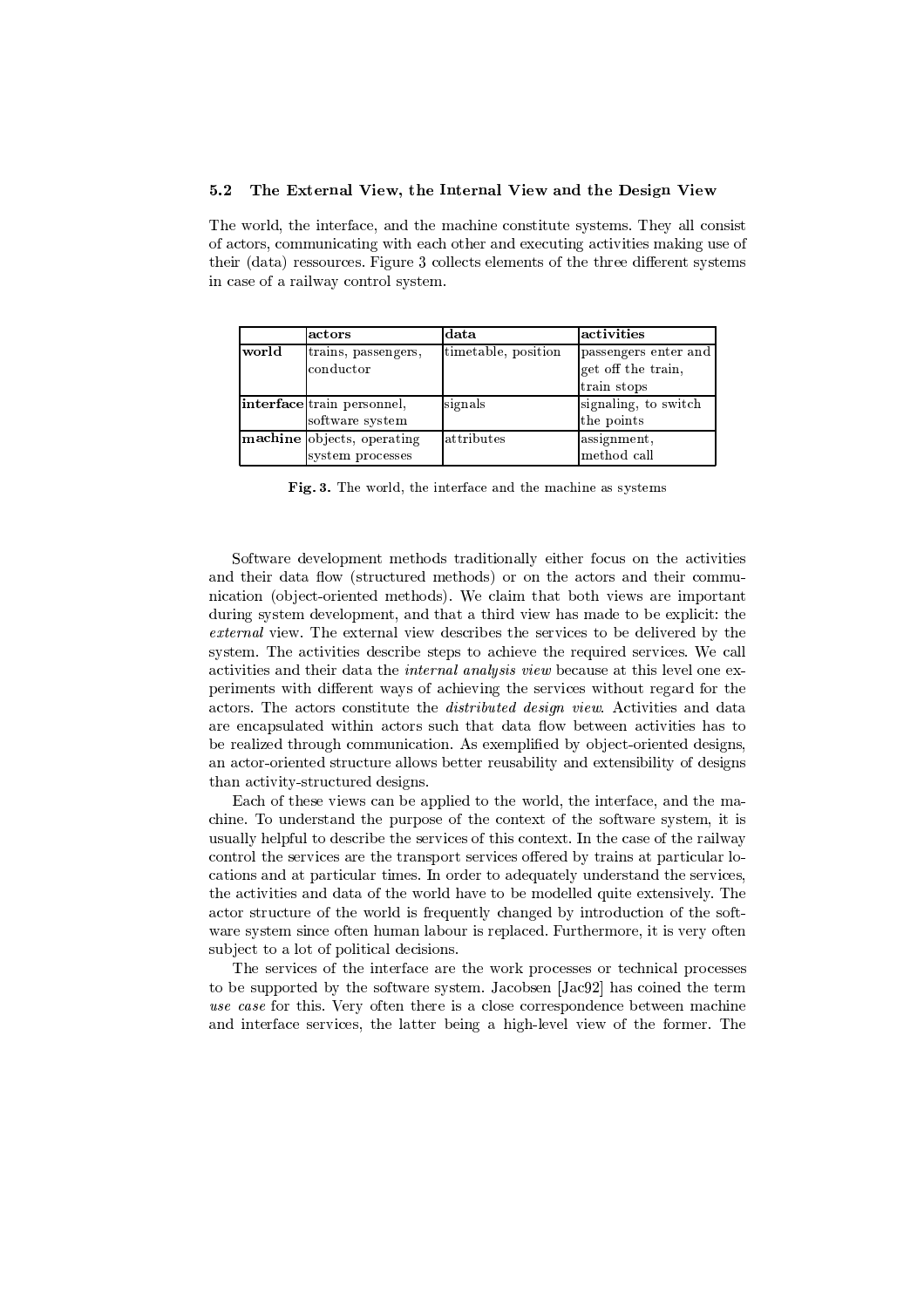. A substitute the state of the state  $\alpha$  and  $\alpha$  and  $\alpha$   $\alpha$   $\beta$   $\beta$   $\beta$  $\blacksquare$ there is a choice of how to distribute the activities between the machine and the external partners.

The services of the machine are determined by the design of the interface.  $\mathbf{r}$  ,  $\mathbf{r}$  ,  $\mathbf{r}$  ,  $\mathbf{r}$  ,  $\mathbf{r}$  ,  $\mathbf{r}$  ,  $\mathbf{r}$  ,  $\mathbf{r}$  ,  $\mathbf{r}$  ,  $\mathbf{r}$  $\blacksquare$  $\Omega$  $\alpha$  and  $\alpha$  is the state of the state  $\alpha$  $\overline{\phantom{a}}$  , which are the contracted to  $\overline{\phantom{a}}$  and  $\overline{\phantom{a}}$  $\blacksquare$ domain.

### $5.3$   $\,$  An Example Process  $\,$

ÈRUJ>Á@;]p`?T4NQ`?`x]EZ8Q`©79OPEG¿Z>)T!798¢OP>ÁT!79X;\?NJ<?>A@.]8¢\?UJ>):=EZ½ ½EGÅ5]8J¾-XJ<?EZXPEf`?79½:=EZ<©\?UJ>Á@;>!½ ]¿fÂ erables of an informations systems development process. In this short overview  $\Psi$  , the state of the state of the state  $\Lambda$  and  $\Lambda$  and  $\Lambda$  and  $\Lambda$  $X$ nal, and design views for the world, the interface, and the machine. The formal  $\mathcal{X}=\mathcal{X}=\mathcal{X}=\mathcal{X}=\mathcal{X}=\mathcal{X}=\mathcal{X}=\mathcal{X}=\mathcal{X}=\mathcal{X}=\mathcal{X}=\mathcal{X}=\mathcal{X}=\mathcal{X}=\mathcal{X}=\mathcal{X}=\mathcal{X}=\mathcal{X}=\mathcal{X}=\mathcal{X}=\mathcal{X}=\mathcal{X}=\mathcal{X}=\mathcal{X}=\mathcal{X}=\mathcal{X}=\mathcal{X}=\mathcal{X}=\mathcal{X}=\mathcal{X}=\mathcal{X}=\mathcal{X}=\mathcal{X}=\mathcal{X}=\mathcal{X}=\mathcal{X}=\mathcal{$ 79<?>©\jF\_XJ]pT!79½ ½F-EZ8J½F-NQ`x>A@C:=EZ<R\?UJ>WÁ7ZTKUJ]8J>¿\_]>!ÅÃ 8J½F-]:\?UJ>>4ï>AT-\K`'E9:&\?UJ>`xE9:Ä\jÅR79<?>  $\cdots$  . The state of  $\cdots$  and  $\cdots$  and  $\cdots$  and  $\cdots$  $\blacksquare$ 

 $\blacksquare$ 

| View       | World                                                             | Interface                                                               | Machine                     |
|------------|-------------------------------------------------------------------|-------------------------------------------------------------------------|-----------------------------|
| service    |                                                                   | (textual) description of use case model listing system services (speci- |                             |
| specifica- | the enterprise services the user tasks                            |                                                                         | lfied in terms of their in- |
| tion       |                                                                   |                                                                         | put/output and/or the       |
|            |                                                                   |                                                                         | data changes)               |
| data       | and glossary.                                                     | application work processes or tech-data model described                 |                             |
| activity   | domain processes                                                  | nical processes                                                         | las ERD or CD, data         |
| analysis   |                                                                   |                                                                         | changes described by        |
|            |                                                                   |                                                                         | <b>STD</b>                  |
| actor      | and (textual) description of (textual) description of description |                                                                         | thel<br>οf                  |
| commu-     |                                                                   | the responsibility (in user roles and technical component-oriented      |                             |
| nication   |                                                                   | terms of data and ac-system partners, allo-design by SSD, CD,           |                             |
| design     |                                                                   | tivities) of the depart-clation of data, and ac-STD, EET                |                             |
|            | ments                                                             | tivities to software sys-                                               |                             |
|            |                                                                   | tem                                                                     |                             |

- Pkjo9 Zdfv?gjyµo!ib©qo9 ZuKe ®«\_b!yzu- yzo!ign£b4kju ZuK|uKeoA¤fquKmGg¤ZkjoGvKuKyzy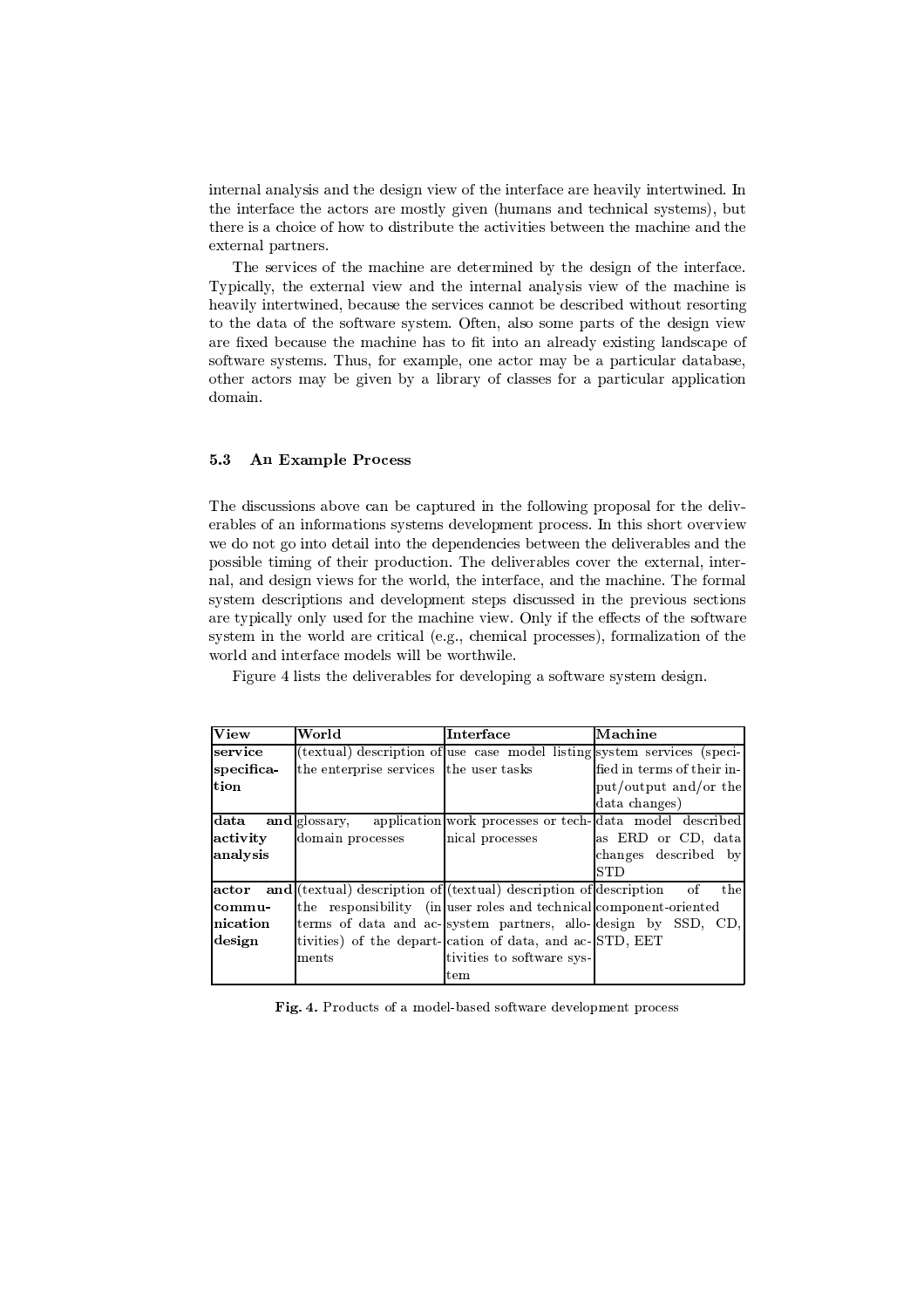The choice of the deliverables is influenced by SSADM [DCC92], especially regarding the the machine service and analysis view. It has similarities to OOSE in the use of use cases for the external view of the interface. The use of exemplary communication flow descriptions like EETs in the machine design view is borrowed from FUSION [CAB+94].

Of course, these deliverables constitute only a framework to be instantiated for different application domains and projects. The interface models have to be quite detailed in case of human-computer interaction with a new technology [Suc95]. The world models have to be quite detailed in case of a new or critical application domain. Models of the software system should support a systematic transition to code using the development steps described in Section 4.

### 6 Conclusion

The paper has discussed the issues of using formally founded description techniques for system and software engineering. We have shown that formal methods like Focus provide a rich basis for textual and graphical system descriptions as well as the basic methodical steps for system development. This formal basis allows an integrated view on the wealth of description techniques found in the literature. Equally important for the system developer are the methodical elements based on the formal semantics, like consistency checks and transformations. For real-world applications, this formal development process must be embedded into a process of application domain (world) and usage (interface) understanding and description. From our experience, each of these issues is worth its own project. Our projects have demonstrated that it is possible to resolve each of these issues on its own, restricted to a particular application domain. The challenge is now to connect all of this together and to transfer it to new application domains. This can only be achieved by a widespread use of these techniques in university and industry.

## Acknowledgments

We like to thank all the people who have contributed to the work presented in this paper, especially those involved in the projects Focus, AUTOFOCUS, FORSOFT and SYSLAB. Furthermore, we like to thank Bernhard Schätz for his careful proof reading of the whole paper.

The authors of this paper were funded by the DFG-Sonderforschungsbereich 342, the project SYSLAB supported by DFG-Leibnitz and Siemens Nixdorf, and the Forschungsverbund FORSOFT supported by the Bayerische Forschungsstiftung.

### References

[BBB<sup>+</sup>85] F.L. Bauer, R. Berghammer, M. Broy, W. Dosch, F. Geiselbrechtinger, R. Gnatz, E. Hangel, W. Hesse, B. Krieg-Brückner, A. Laut, T. Matzner,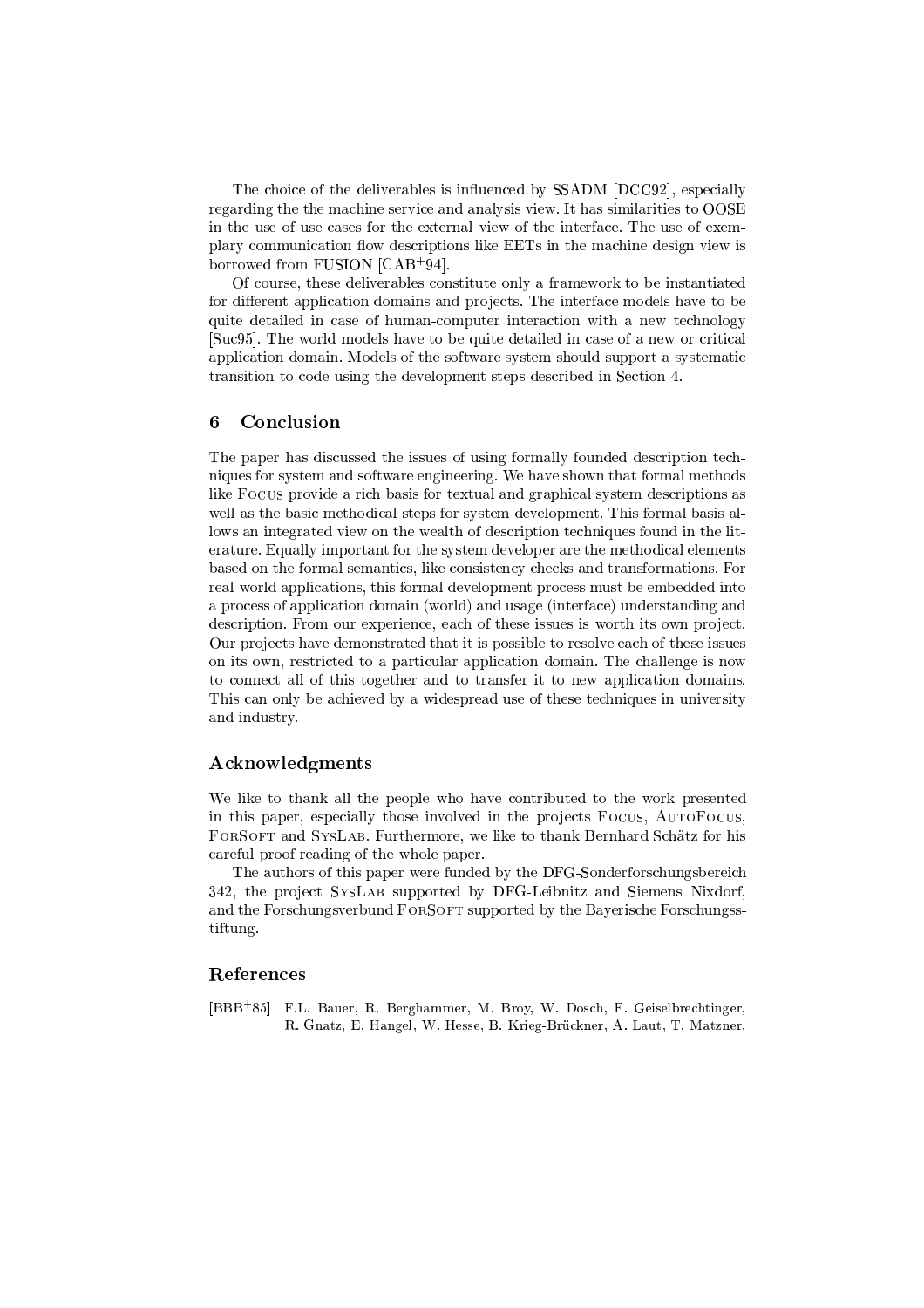B. Möller, F. Nickl, H. Partsch, P. Pepper, K. Samelson, M. Wirsing, and H. Wössner. The Munich Project CIP, Vol 1: The Wide Spectrum Language CIP-L. LNCS 183. Springer-Verlag, 1985.

- N. Bjørner, A. Browne, E. Chang, M. Colón, A. Kapur, Z. Manna, H. B.  $[BBC + 96]$ Sipma, and T. E. Uribe. STeP: Deductive Algorithmic Verification of Reactive and Real-Time Systems. In R. Alur and T. A. Henzinger, editors, Computer Aided Verification: 8th International Conference, volume 1102 of Lecture Notes in Computer Science. Springer, 1996.
- [BBSS97] M. Broy, M. Breitling, B. Schätz, and K. Spies. Summary of Case Studies in FOCUS - Part II. SFB-Bericht 342/24/97 A, Technische Universität München, September 1997.
- $[BCR94]$ V.R. Basili, G. Caldiera, and H.-D. Rombach. Goal Question Metric Paradigm. In J.J. Marciniak, editor, *Encyclopedia of Software Engineering*, pages 528-532. John Wiley & Sons, 1994.
- $[BDD+93]$ M. Broy, F. Dederichs, C. Dendorfer, M. Fuchs, T. F. Gritzner, and R. Weber. The Design of Distributed Systems - An Introduction to Focus. SFB-Bericht Nr. 342/2-2/92 A, Technische Universität München, January 1993
- [BFG<sup>+</sup>93a] M. Broy, C. Facchi, R. Grosu, R. Hettler, H. Hußmann, D. Nazareth, F. Regensburger, O. Slotosch, and K. Stølen. The Requirement and Design Specification Language SPECTRUM, An Informal Introduction, Version 1.0, Part 1. Technical Report TUM-I9312, Technische Universität München, 1993
- [BFG<sup>+</sup>93b] M. Broy, C. Facchi, R. Grosu, R. Hettler, H. Hußmann, D. Nazareth, F. Regensburger, O. Slotosch, and K. Stølen. The Requirement and Design Specification Language SPECTRUM, An Informal Introduction, Version 1.0, Part 2. Technical Report TUM-I9312, Technische Universität München, 1993.
- $[BFG^+94]$ M. Broy, M. Fuchs, T. F. Gritzner, B. Schätz, K. Spies, and K. Stølen. Summary of Case Studies in Focus — a Design Method for Distributed Systems. SFB-Bericht 342/13/94 A, Technische Universität München, June 1994
- [BGH+97a] R. Breu, R. Grosu, Ch. Hofmann, F. Huber, I. Krüger, B. Rumpe, M. Schmidt, and W. Schwerin. Exemplary and Complete Object Interaction Descriptions. In H. Kilov, B. Rumpe, and I. Simmonds, editors. Proceedings OOPSLA'97 Workshop on Object-oriented Behavioral Semantics. TUM-19737, 1997.
- [BGH<sup>+</sup>97b] R. Breu, R. Grosu, F. Huber, B. Rumpe, and W. Schwerin. Towards a Precise Semantics for Object-Oriented Modeling Techniques. In J. Bosch and S. Mitchell, editors, Object-Oriented Technology, ECOOP'97 Workshop Reader. Springer Verlag, LNCS 1357, 1997.
- $[BHH+97]$ R. Breu, U. Hinkel, C. Hofmann, C. Klein, B. Paech, B. Rumpe, and V. Thurner. Towards a Formalization of the Unified Modeling Language. In ECOOP, LNCS 1241, pages 344-366, 1997.
- $[BHKS97]$ M. Broy, C. Hofmann, I. Krueger, and M. Schmidt. Using Extended Event Traces to Describe Communication in Software Architectures. In Proceedings APSEC'97 and ICSC'97. IEEE Computer Society, 1997.
- $[BHS96]$ M. Broy, H. Hußmann, and B. Schätz. Formal Development of Consistent System Specifications. In M.-C. Gaudel and J. Woodcock, editors, FME'96: Industrial Benefit and Advances in Formal Methods, LNCS 1051, pages 248-267. Springer, 1996.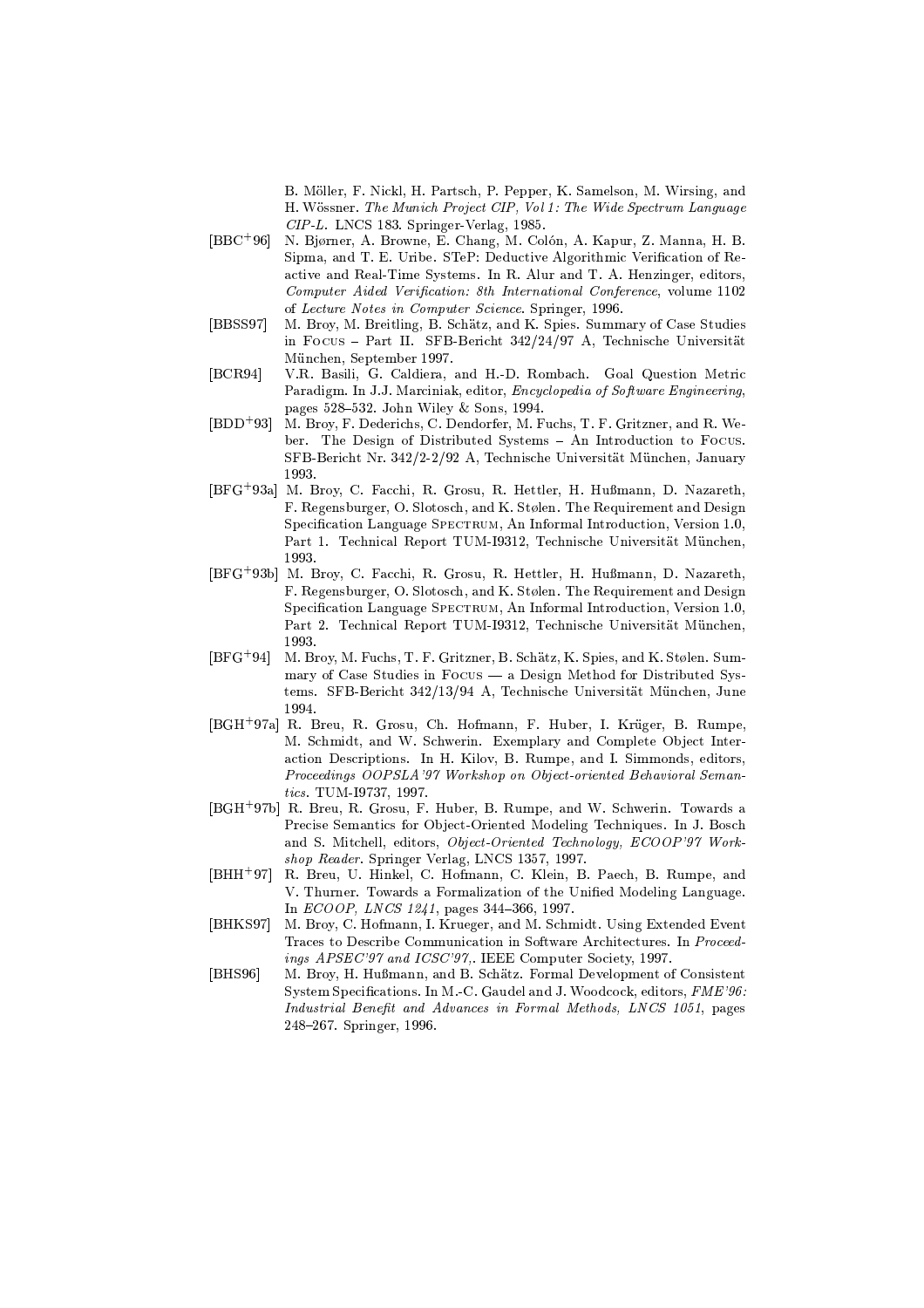- $|Bie97|$ A. Biere. Effiziente Modellprüfung des  $\mu$ -Kalküls mit binären Entscheidungsdiagrammen. PhD thesis, Universität Karlsruhe, 1997.
- $[BMS96a]$ M. Broy, S. Merz, and K. Spies, editors. Formal Systems Specification -The RPC-Memory Specification Case Study, LNCS 1169. Springer, 1996.
- M. Broy, S. Merz, and K. Spies. The RPC-Memory Specification Problem: [BMS96b]
	- A Synopsis. In  $/BMS96a$ , pages 5-20, 1996.
- $|Bre97|$ M. Breitling. Formalizing and Verifying TIMEWARP with FOCUS. SFB-Bericht 342/27/97 A, Technische Universität München, 1997.
- $[BRJ97]$ G. Booch, J. Rumbaugh, and I. Jacobson. The Unified Modeling Language for Object-Oriented Development, Version 1.1, 1997.
- $[Bro94]$ M. Broy. A Functional Rephrasing of the Assumption/Commitment Spec-Technical Report TUM-I9417, Technische Universität ification Style. München, 1994.
- $[BS97]$ M. Broy and K. Stølen. FOCUS on System Development - A Method for the Development of Interactive Systems, 1997. Manuskript.
- $[CAB+94]$ D. Coleman, P. Arnold, S. Bodoff, C. Dollin, H. Gilchrist, F. Hayes, and P. Jeremaes. Object-Oriented Development - The FUSION Method. Prentice Hall, 1994.
- $[CGR93]$ D. Craigen, S. Gerhart, and T. Ralston. Formal Methods Reality Check: Industrial Usage. In FME, LNCS 670, pages 250-267. Springer, 1993.
- $[DCC92]$ E. Downs, P. Clare, and I. Coe. Structured Systems Analysis and Design Method: Application and Context. Prentice-Hall. 1992.
- $[DHP+98]$ B. Deifel, U. Hinkel, B. Paech, P. Scholz, and V. Thurner. Die Praxis der Softwareentwicklung: Eine Erhebung. Submitted to publication, 1998.
- $[FB97]$ R. B. France and J.-M. Bruel. Integrated Informal Object-Oriented and Formal Modeling Techniques. In H. Kilov and B. Rumpe, editors, Proceedings ECOOP'97 Workshop on Precise Semantics for Object-Oriented Modeling Techniques. Technische Universität München, TUM-I9725, 1997.  $[GJS96]$ J. Gosling, B. Joy, and G. Steele. The Java Language Specification.
- Addison-Wesley, 1996.
- $[GRR96]$ R. Grosu, C. Klein, and B. Rumpe. Enhancing the SysLab System Model with State. TUM-I 9631. Technische Universität München. 1996.
- $[GRRB96]$ R. Grosu, C. Klein, B. Rumpe, and M. Broy. State Transition Diagrams. TUM-I 9630, Technische Universität München, 1996.
- $[GR95]$ R. Grosu and B. Rumpe. Concurrent Timed Port Automata. TUM-I 9533, Technische Universität München, 1995.
- $[HMS+98]$ F. Huber, S. Molterer, B. Schätz, O. Slotosch, and A. Vilbig. Traffic Lights - An AutoFocus Case Study. In International Conference on Application of Concurrency to System Design. IEEE CS Press, 1998.
- $[HPSS87]$ D. Harel, A. Pnueli, J.P. Schmidt, and R. Sherman. On the Formal Semantics of Statecharts. Proceedings on the Symposium on Logic in Computer Science, pages  $54 - 64$ , 1987.
- $[HS97]$ F. Huber and B. Schätz. Rapid Prototyping with AutoFocus. In A. Wolisz, I. Schieferdecker, and A. Rennoch, editors, Formale Beschreibungstechniken für verteilte Systeme, GI/ITG Fachgespräch 1997, pp. 343-352. GMD Verlag (St. Augustin), 1997.
- $[HSS96]$ F. Huber, B. Schätz, and K. Spies. AutoFocus - Ein Werkzeugkonzept zur Beschreibung verteilter Systeme. In U. Herzog and H. Hermanns, editors, Formale Beschreibungstechniken für verteilte Systeme, pages 165-174. Universität Erlangen-Nürnberg, 1996. Arbeitsberichte des Insituts für mathematische Maschinen und Datenverarbeitung, Bd.29, Nr. 9.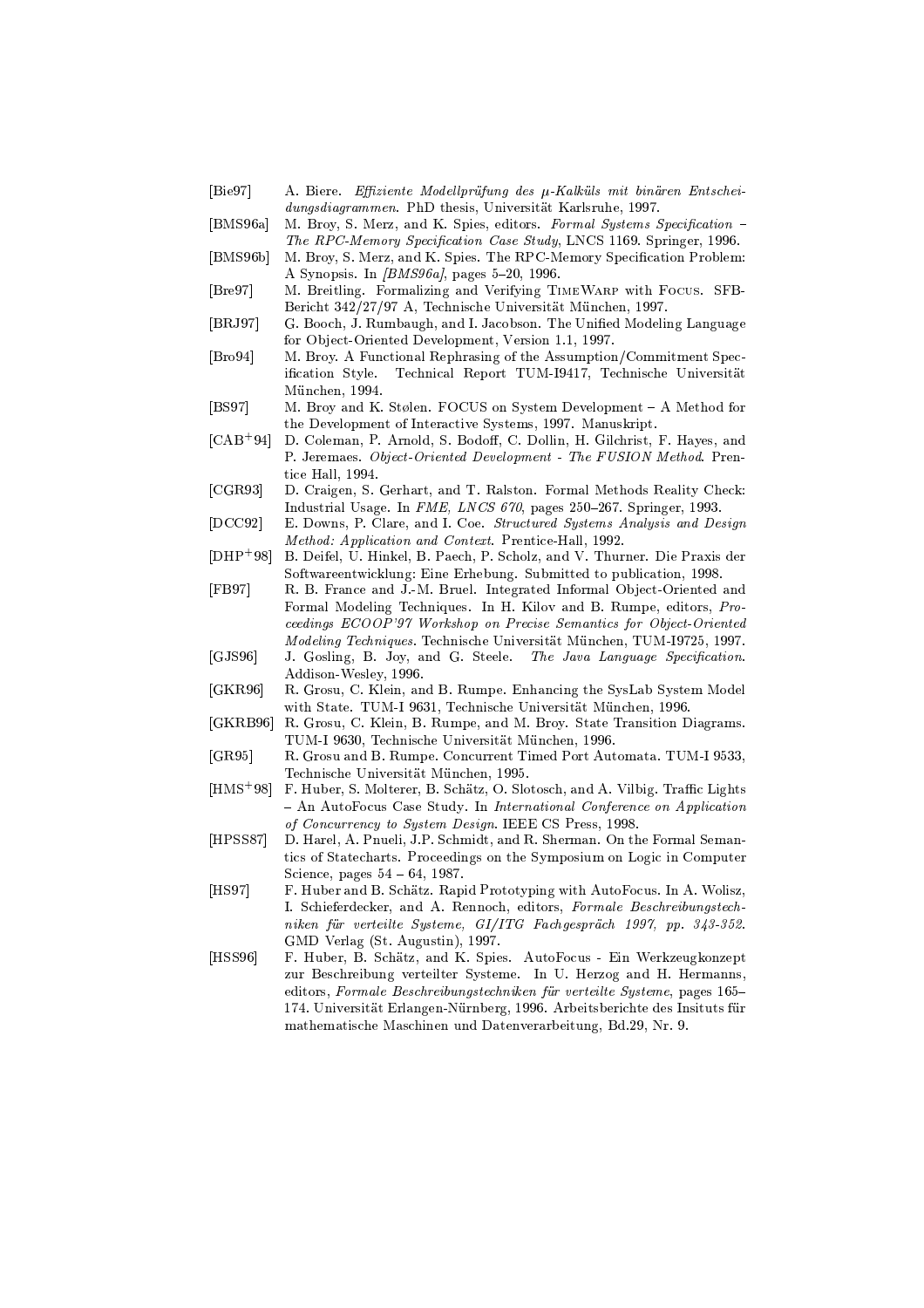- $[HuB97]$ H. Hußmann. Formal Foundations for Software Engineering Methods, *LNCS 1322.* Springer, 1997.
- $[II<sub>0</sub>90]$ i-Logix Inc., 22 Third Avenue, Burlington, Mass. 01803, U.S.A. Languages of Statemate, 1990.
- International Telecommunication Union, Geneva.  $[Int96]$ Message Sequence *Charts*, 1996. ITU-T Recommendation  $Z.120$ .
- $[Jac92]$ I. Jacobson. Object-Oriented Software Engineering. Addison-Wesley, 1992.
- $[Jac95]$ M. Jackson. The World and the Machine. In *ICSE-17*, pages 283-294. 1995.
- $[John93]$ M. P. Jones. An Introduction to Gofer, Manual, 1993.
- $[KRB96]$ C. Klein, B. Rumpe, and M. Broy. A Stream-based Mathematical Model for Distributed Information Processing Systems - SysLab system model -. In E. Naijm and J.-B. Stefani, editors, FMOODS'96 Formal Methods for Open Object-based Distributed Systems, pages 323-338. ENST France Telecom, 1996.
- $[NRS96]$ D. Nazareth, F. Regensburger, and P. Scholz. Mini-Statecharts: A Lean Version of Statecharts. Technical Report TUM-I9610, Technische Universität München, 1996.
- $[ORS92]$ S. Owre, J. M. Rushby, and N. Shankar. PVS: A Prototype Verification System. In D. Kapur, editor, Proceedings International Conference on Automated Deduction (CADE) '92. Springer, 1992.
- $[Paul94]$ Lawrence C. Paulson. Isabelle: A Generic Theorem Prover, LNCS 828. Springer-Verlag, 1994.
- $[PR94]$ B. Paech and B. Rumpe. A New Concept of Refinement Used or Behaviour Modelling with Automata. In FME'94, Formal Methods Europe, Symposium '94, LNCS 873. Springer-Verlag, Berlin, October 1994.
- $[PR97a]$ B. Paech and B. Rumpe. State Based Service Description. In J. Derrick, editor, Formal Methods for Open Object-based Distributed Systems. Chapman-Hall, 1997.
- $[PR97b]$ J. Philipps and B. Rumpe. Refinement of Information Flow Architectures. In M. Hinchey, editor, *ICFEM'97 Proceedings*, *Hiroshima. Japan.* IEEE CS Press, 1997.
- J. Philipps and B. Rumpe. Stepwise Refinement of Data Flow Architec- $[PR97c]$ tures. In M. Broy, E. Denert, K. Renzel, and M. Schmidt, editors, Software Architectures and Design Patterns in Business Applications. Technische Universität München, TUM-I9746, 1997.
- $[RBP+91]$ J. Rumbaugh, M. Blaha, W. Premerlani, F. Eddy, and W. Lorensen. Object-oriented Modeling and Design. Prentice-Hall, 1991.
- $[Reg94]$ F. Regensburger. HOLCF: Eine konservative Erweiterung von HOL um LCF. PhD thesis, Technische Universität München, 1994.
- $[RK96]$ B. Rumpe and C. Klein. Automata Describing Object Behavior, pages 265-287. Kluwer Academic Publishers, Norwell, Massachusetts, 1996.
- $[Rum96]$ B. Rumpe. Formal Method for the Development of Distributed Object-Oriented Systems (in German). Herbert Utz Verlag Wissenschaft, 1996. PhD thesis, Technische Universität München.
- $[SDW95]$ K. Stølen, F. Dederichs, and R. Weber. Specification and Refinement of Networks of Asynchronously Communicating Agents using the Assumption/Commitment Paradigm. Formal Aspects of Computing, 1995.
- [SGW94] B. Selic, G. Gulkeson, and P. Ward. Real-Time Object-Oriented Modeling. John Wiley and Sons, 1994.